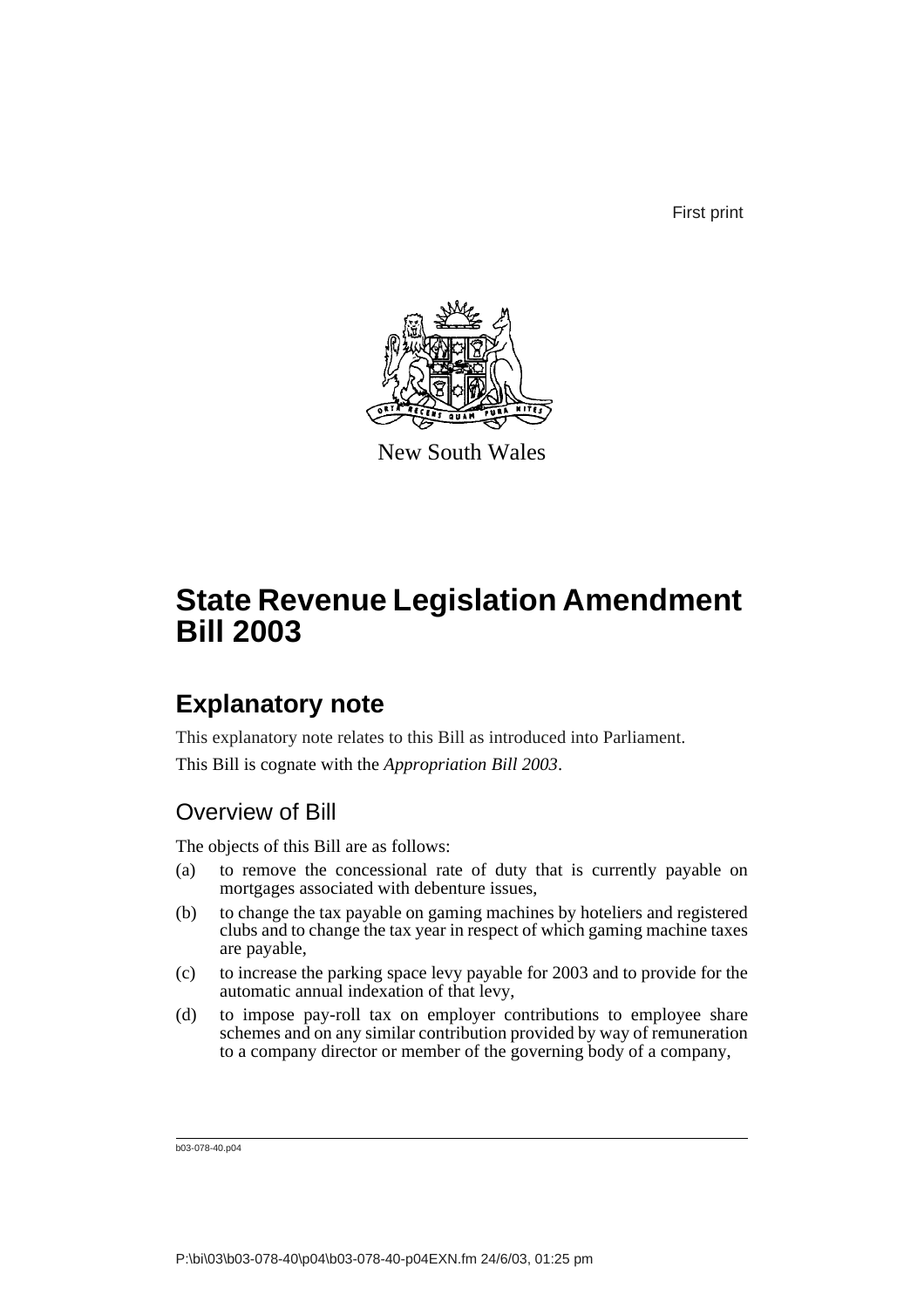Explanatory note

- (e) to impose pay-roll tax on any amount payable to a director or member of the governing body of a company (or a former director or member), as a consequence of a termination of services or office, that would be an eligible termination payment under the relevant Commonwealth legislation had it been paid as a consequence of termination of employment,
- (f) to exempt from pay-roll tax wages paid or payable to certain trainees,
- (g) to make other consequential and ancillary amendments.

## Outline of provisions

**Clause 1** sets out the name (also called the short title) of the proposed Act.

**Clause 2** provides for the commencement of the proposed Act.

**Clause 3** is a formal provision that gives effect to the amendments to the Acts specified in Schedules 1–4.

## **Schedule 1 Amendment of Duties Act 1997**

At present, mortgage duty on certain mortgages that are associated with the issue of debentures by a corporation is charged at a concessional rate under section 226 of the *Duties Act 1997*. The amendments put an end to that concession, with effect on the date this Bill is introduced in the Legislative Assembly (*the cut-off* date). The concession will not apply in respect of mortgages executed, and debentures subscribed for, on or after the cut-off date. If a further advance is made after the cut-off date, secured by a mortgage executed before the cut-off date, ordinary mortgage duty will be chargeable in respect of the advance.

The other amendments set out in Schedule 1 are consequential or ancillary amendments, including provisions of a savings and transitional nature.

## **Schedule 2 Amendment of Gaming Machine Tax Act 2001**

The amendments change the gaming machine tax payable by hoteliers and registered clubs with effect on the following dates:

- (a) in the case of the gaming machine tax payable by hoteliers—1 July 2004,
- (b) in the case of the gaming machine tax payable by registered clubs—1 September 2004.

The new rates will continue to change annually until 2010. The relevant rates are set out in **Schedule 2 [4]**.

Explanatory note page 2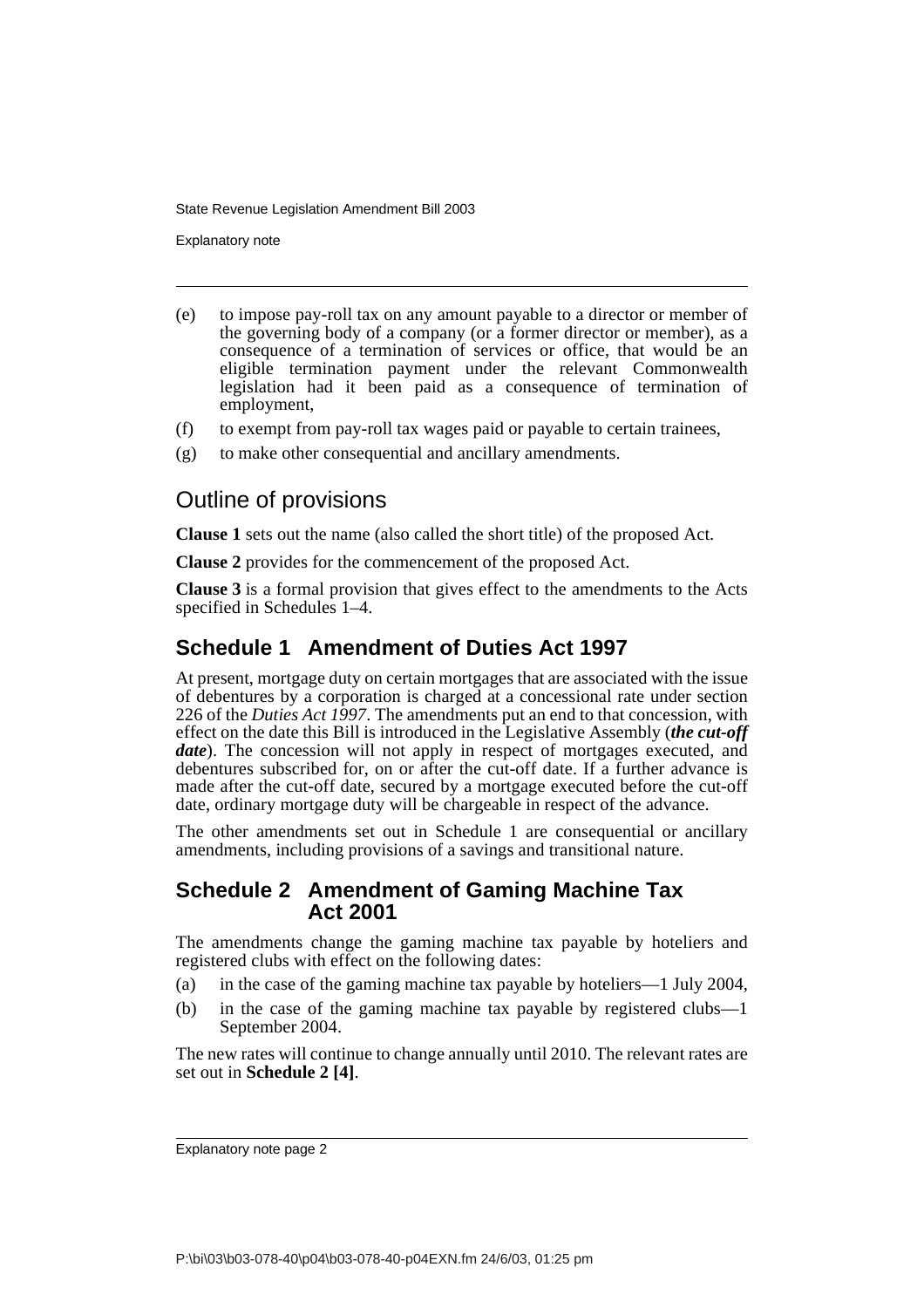Explanatory note

Under the *Gaming Machine Tax Act 2001*, gaming machine taxes are assessed on the basis of a tax year. At present, that tax year commences on 1 October for hoteliers and 1 December for registered clubs. As the new tax rates take effect on 1 July 2004 and 1 September 2004 respectively, it is necessary to bring forward the commencement of the 2004 tax year for both hoteliers and registered clubs. Consequently, the tax year commencing in 2003 will be a period of 9 months only and special arrangements will apply to the payment of tax in that tax year. In particular, all annual tax thresholds will be reduced by 25%, to allow for the shorter tax year. However, the amounts required to be paid in each 3 month instalment period will remain unchanged until the new rates take effect in 2004. See **Schedule 2 [1] and [9]**.

The other amendments set out in Schedule 2 are consequential and ancillary amendments, including provisions of a savings and transitional nature.

## **Schedule 3 Amendment of Parking Space Levy Act 1992**

The amendments increase the parking space levy payable in 2003, so as to account for changes in the consumer price index since September 2000. The new rates (set out in **Schedule 3 [4]**) are as follows:

- (a) in the case of a parking space in a Category 1 area (the City of Sydney and any other area prescribed by the regulations as a Category 1 area)—\$840 (currently \$800),
- (b) in the case of a parking space in a Category 2 area (any area prescribed by the regulations as a Category 2 area)—\$420 (currently \$400).

The amendments also provide for the automatic annual indexation of the parking space levy. This replaces a current provision that allows CPI adjustments to the levy to be made on a discretionary basis. See **Schedule 3 [5]**.

The other amendments set out in Schedule 3 are consequential and ancillary amendments, including provisions of a savings and transitional nature.

## **Schedule 4 Amendment of Pay-roll Tax Act 1971**

#### **Contributions to share schemes**

Under the amendments, the value of any contribution to a share scheme that is provided or liable to be provided to or in relation to an employee will constitute wages for the purposes of the *Pay-roll Tax Act 1971*, and be taxable accordingly. A *share scheme* is a scheme by which an employer provides shares, rights to acquire shares, units in a unit trust scheme, or rights to acquire such units,

Explanatory note page 3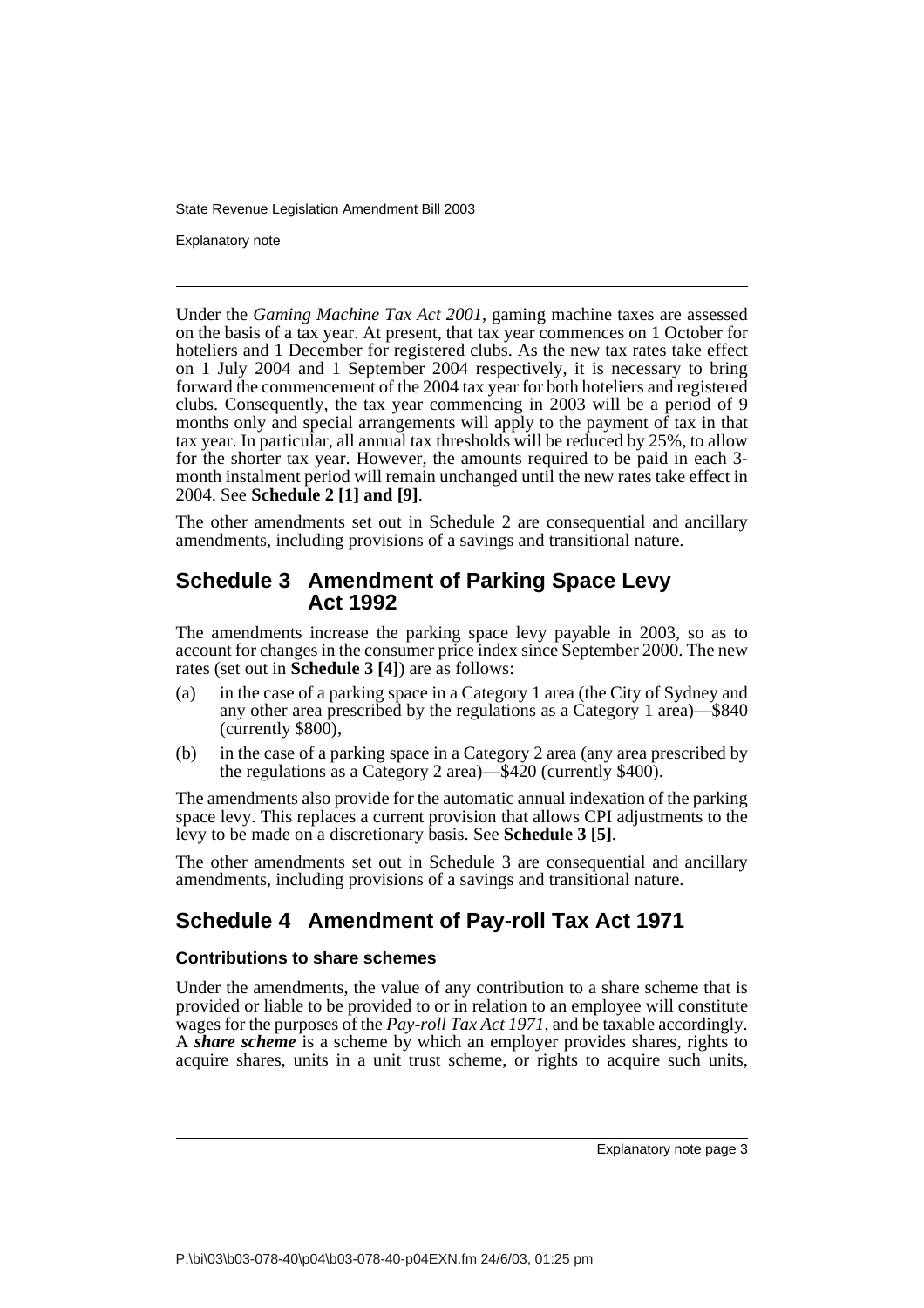Explanatory note

whether directly or indirectly, to or in relation to an employee in respect of services performed or rendered by the employee. See **Schedule 4 [5]**.

The amendments provide for the method of determining the value of such a contribution. In particular, if the contribution is a share, unit in a unit trust scheme or right to acquire a share or unit, provision is made for calculating the market value of that share, unit or right, based on the quoted price of the share, unit or right, an independent valuation or another approved method. See **Schedule 4 [5] and [9]**.

Similar provisions will apply in respect of any contribution made to a share scheme by a company, by way of remuneration, to a director or member of the governing body of the company (or a former director or member). The value of any such contribution will constitute wages for the purposes of the *Pay-roll Tax Act 1971* and be taxable accordingly. See **Schedule 4 [5]**. (Amounts actually paid or payable by way of remuneration to a director or a member of the governing body of a company are already taxable as wages under section 3AA of the *Pay-roll Tax Act 1971*.)

In addition, similar provisions will apply in respect of contributions made to a share scheme by employers of contract workers. The *Pay-roll Tax Act 1971* treats persons who supply services under certain contracts as employees for the purposes of the Act, and any person to whom services are supplied under the contract is treated as an employer. Amounts paid under the contract are taxable as wages accordingly. The amendments make it clear that the provisions relating to contributions to share schemes also apply in respect of such contract workers. That is, any such share scheme contributions will also constitute wages and be taxable accordingly. See **Schedule 4 [6]**.

#### **Termination payments**

At present, the *Pay-roll Tax Act 1971* provides that an amount that constitutes an eligible termination payment under the *Income Tax Assessment Act 1936* of the Commonwealth is wages for the purposes of the Act and is taxable accordingly.

The amendments make similar provision in respect of termination payments paid to directors or members of the governing body of a company. Any payment made to or in relation to a director or member of the governing body (or a former director or member) as a consequence of the termination of the services or office of the director or member, that would be an eligible termination payment under the Commonwealth legislation if it had been made as a consequence of termination of employment, will be taken to constitute wages and be taxable accordingly. See **Schedule 4 [2]**.

Explanatory note page 4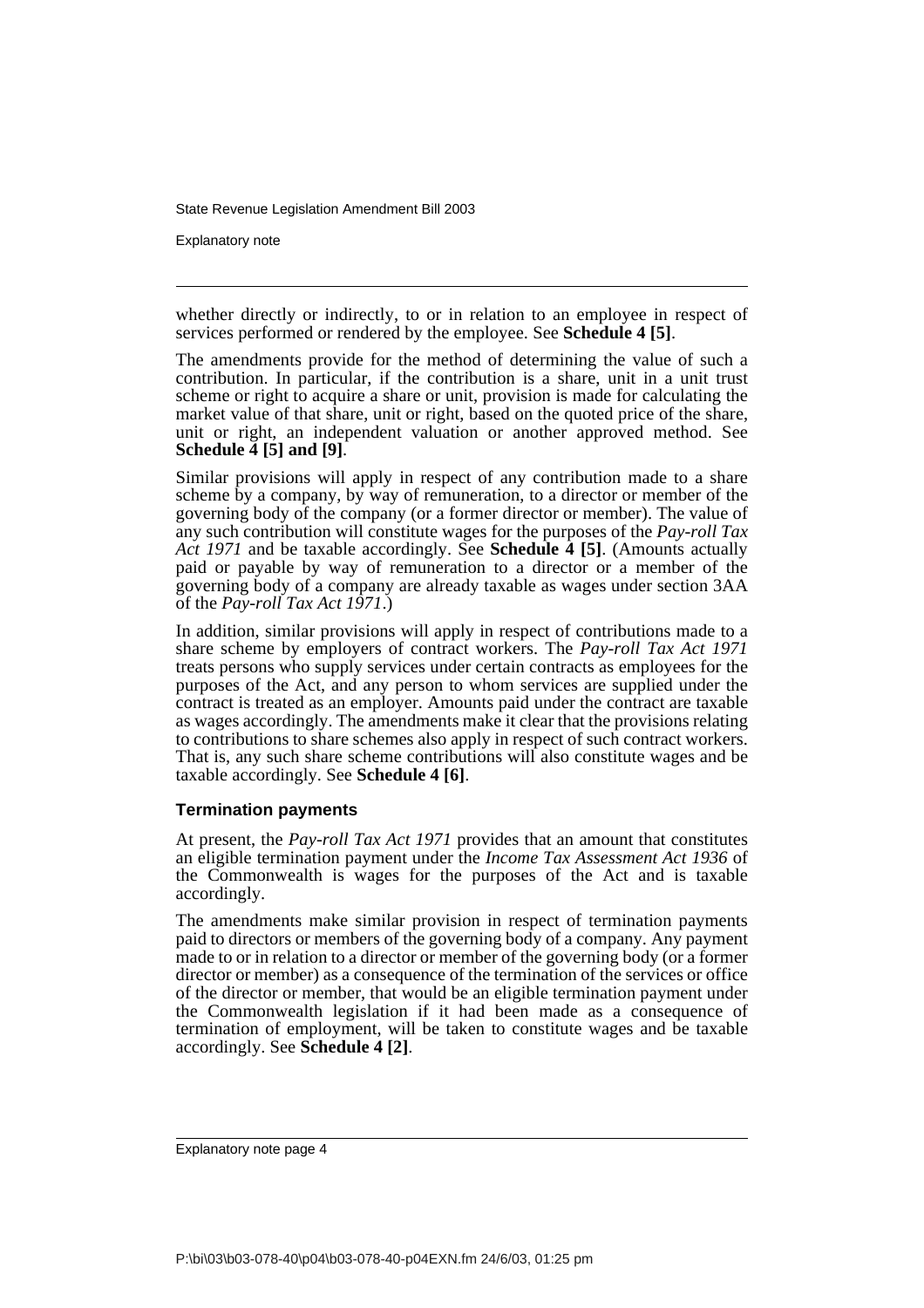Explanatory note

#### **Exemption for trainees**

The amendments exempt from pay-roll tax, with effect from 1 January 2004, wages paid or payable to persons who are trainees under the *Apprenticeship and Traineeship Act 2001*. Wages paid or payable to apprentices are already exempt from pay-roll tax. The exemption will not apply in respect of trainees who are registered as existing worker trainees under that Act. See **Schedule 4 [7] and [8]**.

#### **Consequential and ancillary amendments**

The other amendments set out in Schedule 4 are consequential and ancillary amendments, including provisions of a savings and transitional nature.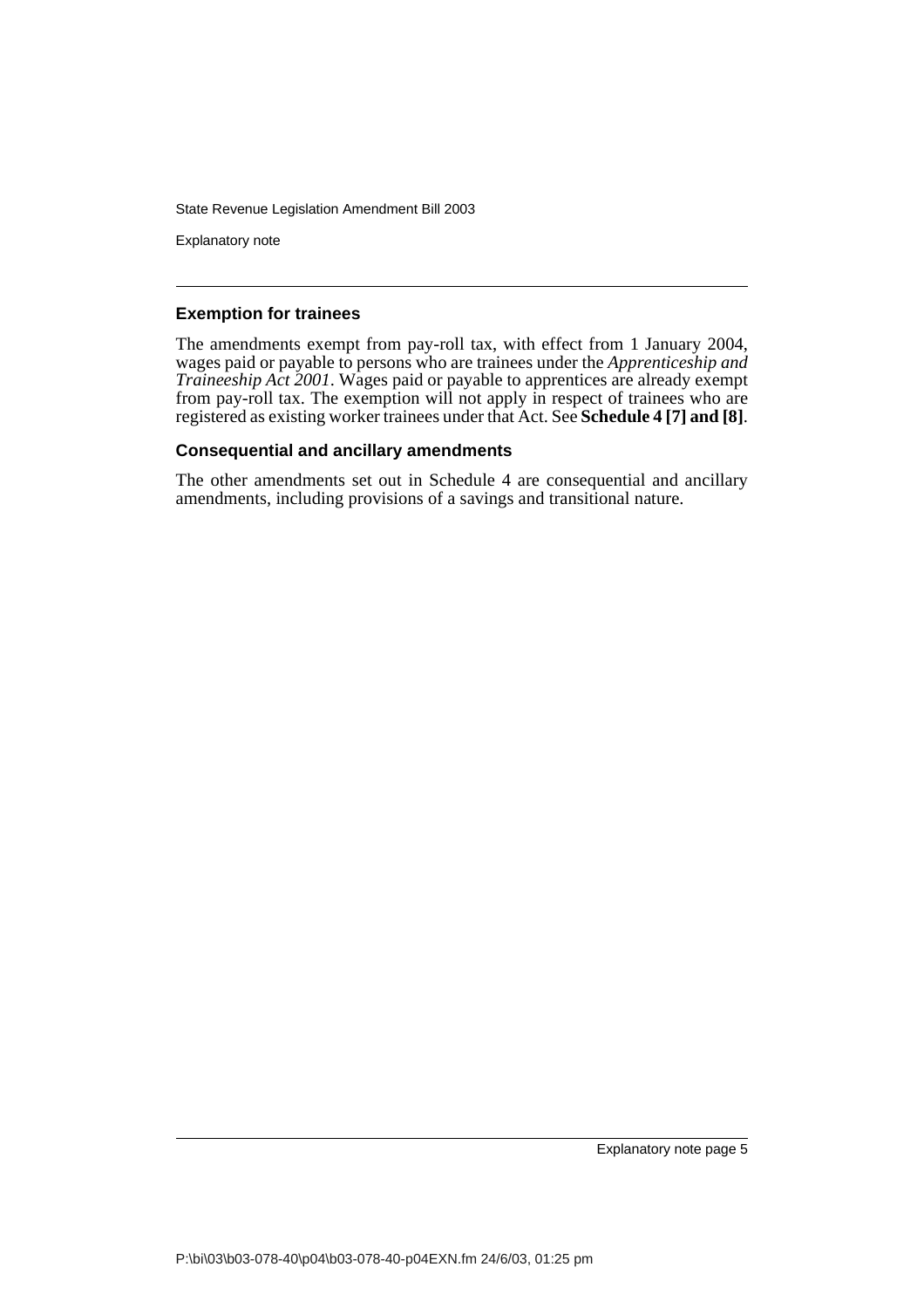Explanatory note

Explanatory note page 6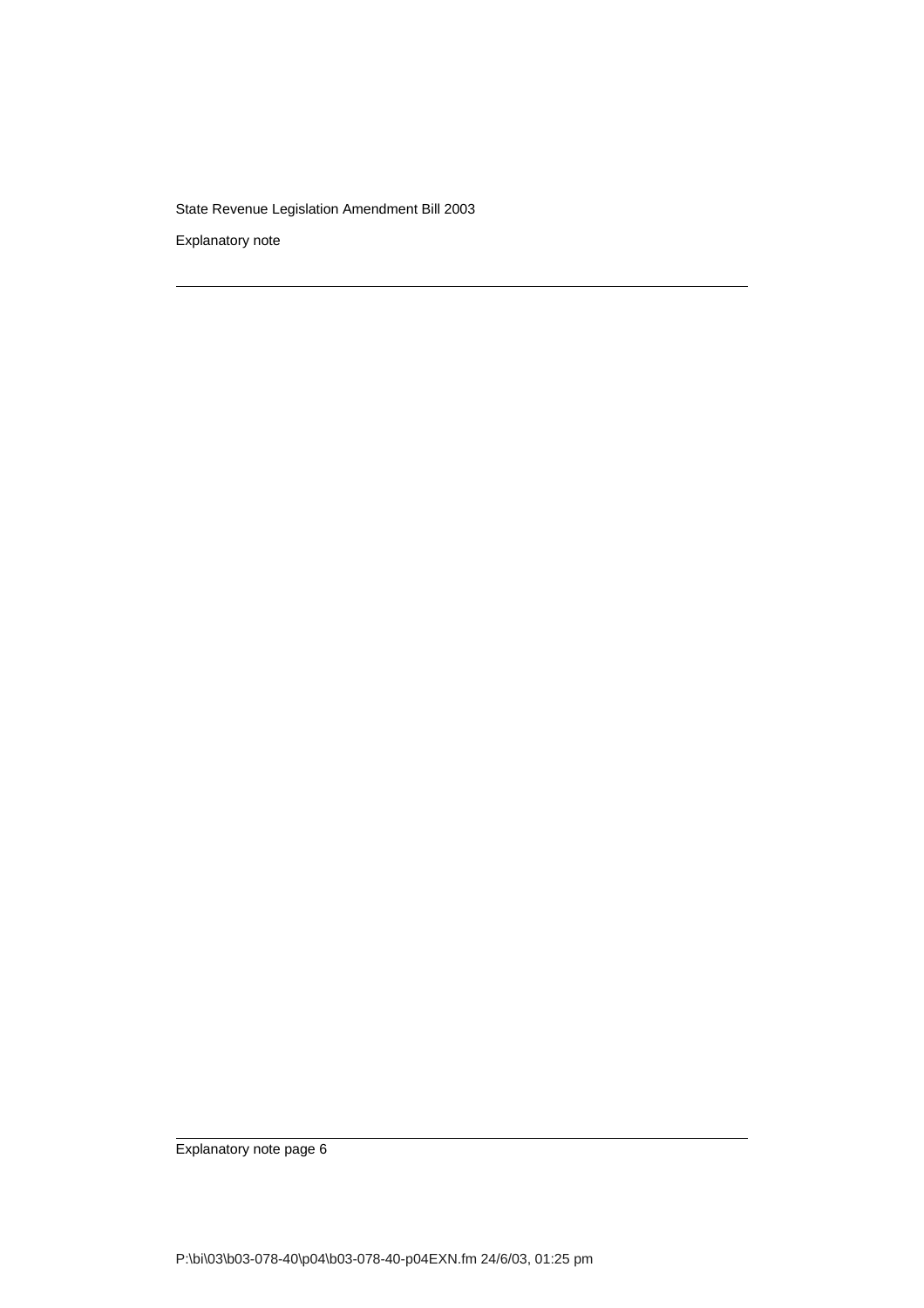First print



New South Wales

# **State Revenue Legislation Amendment Bill 2003**

## **Contents**

|   |                                                | Page           |
|---|------------------------------------------------|----------------|
|   | Name of Act                                    | 2              |
| 2 | Commencement                                   | 2              |
| 3 | Amendment of Acts                              | $\overline{2}$ |
|   |                                                |                |
|   | Amendment of Duties Act 1997 No 123            | 3              |
| 2 | Amendment of Gaming Machine Tax Act 2001 No 72 | 6              |
| 3 | Amendment of Parking Space Levy Act 1992 No 32 | 21             |
| 4 | Amendment of Pay-roll Tax Act 1971 No 22       | 26             |
|   |                                                |                |

b03-078-40.p04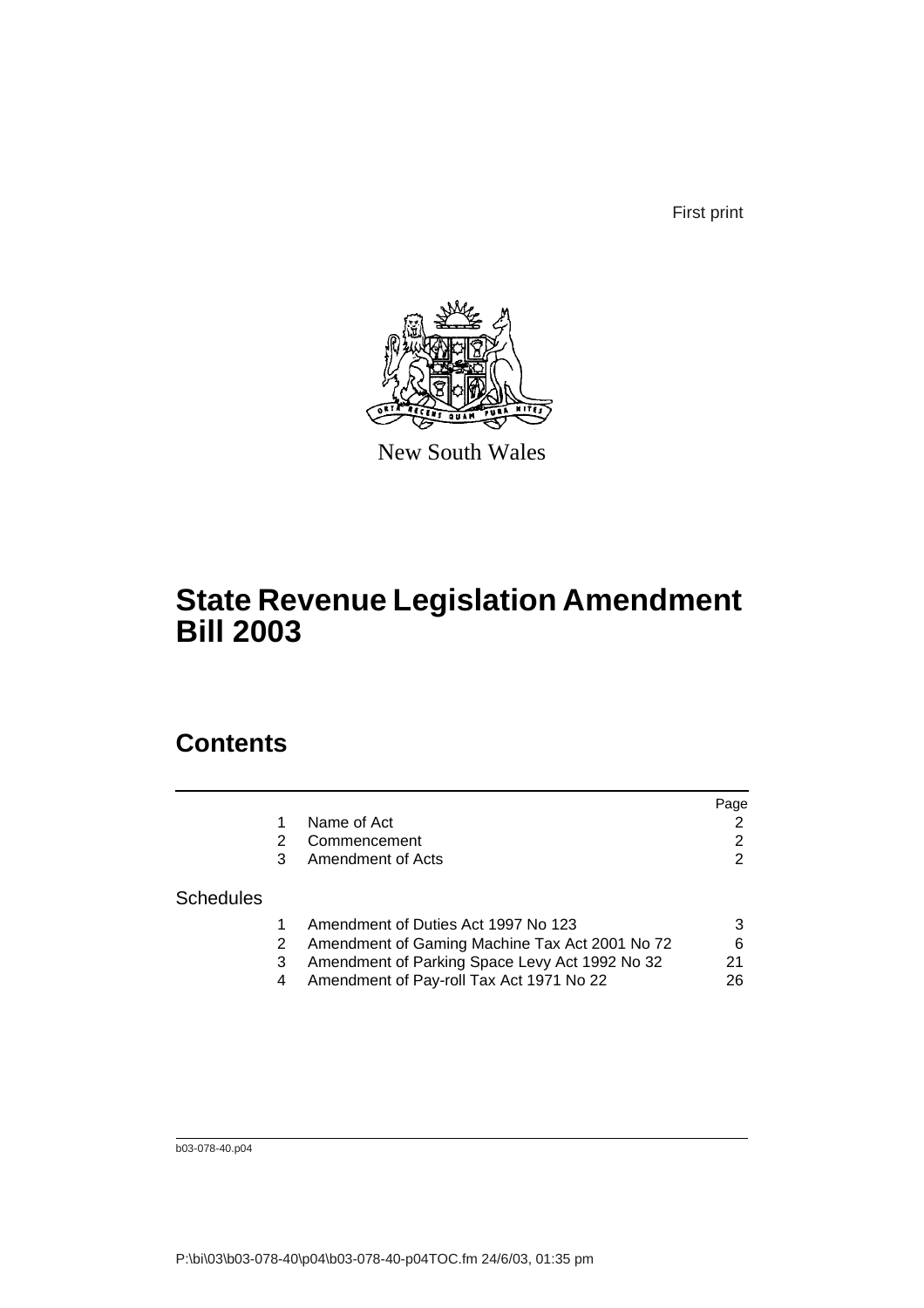**Contents** 

Page

Contents page 2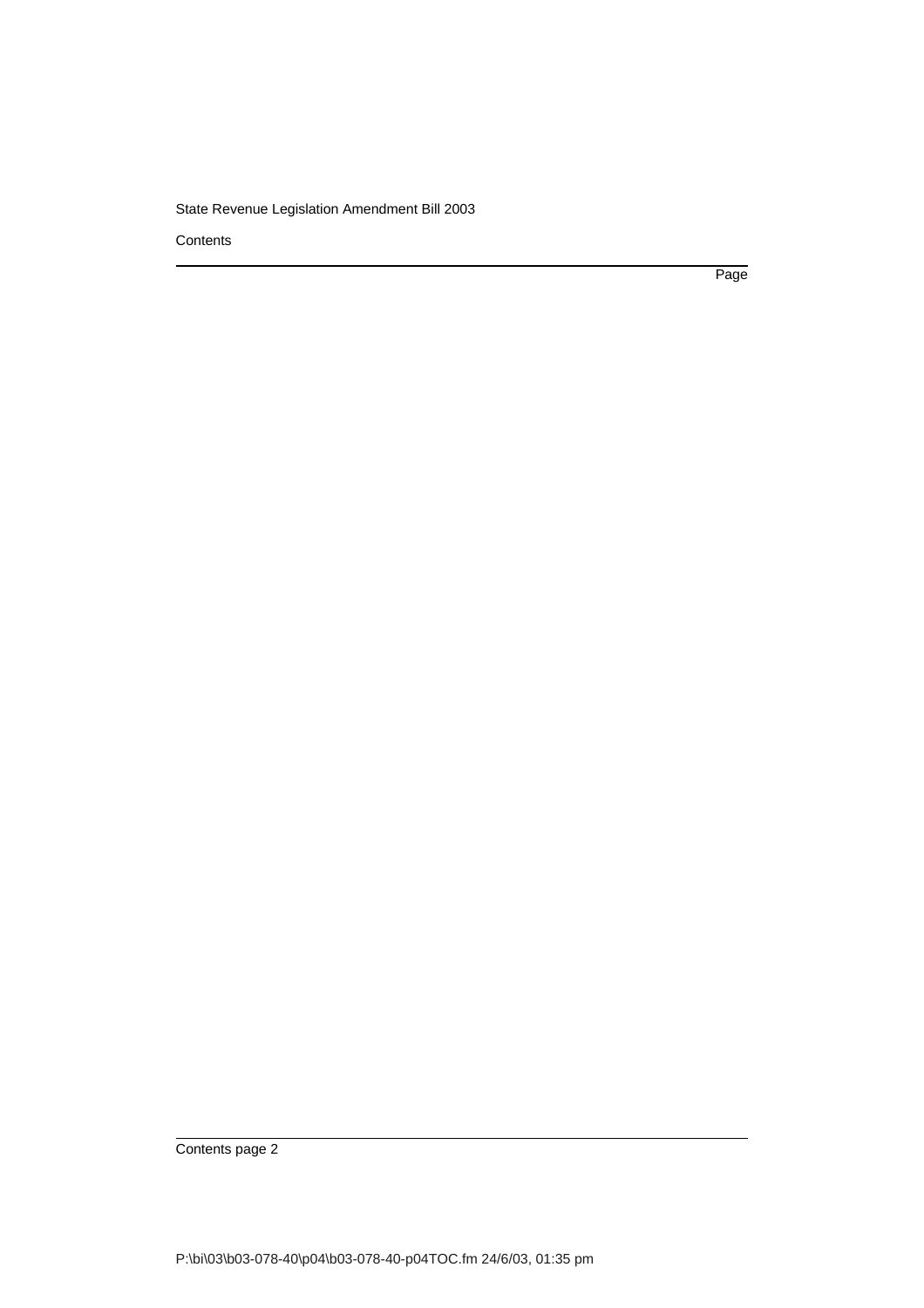

New South Wales

# **State Revenue Legislation Amendment Bill 2003**

No , 2003

## **A Bill for**

An Act to make miscellaneous amendments to certain State revenue legislation; and for other purposes.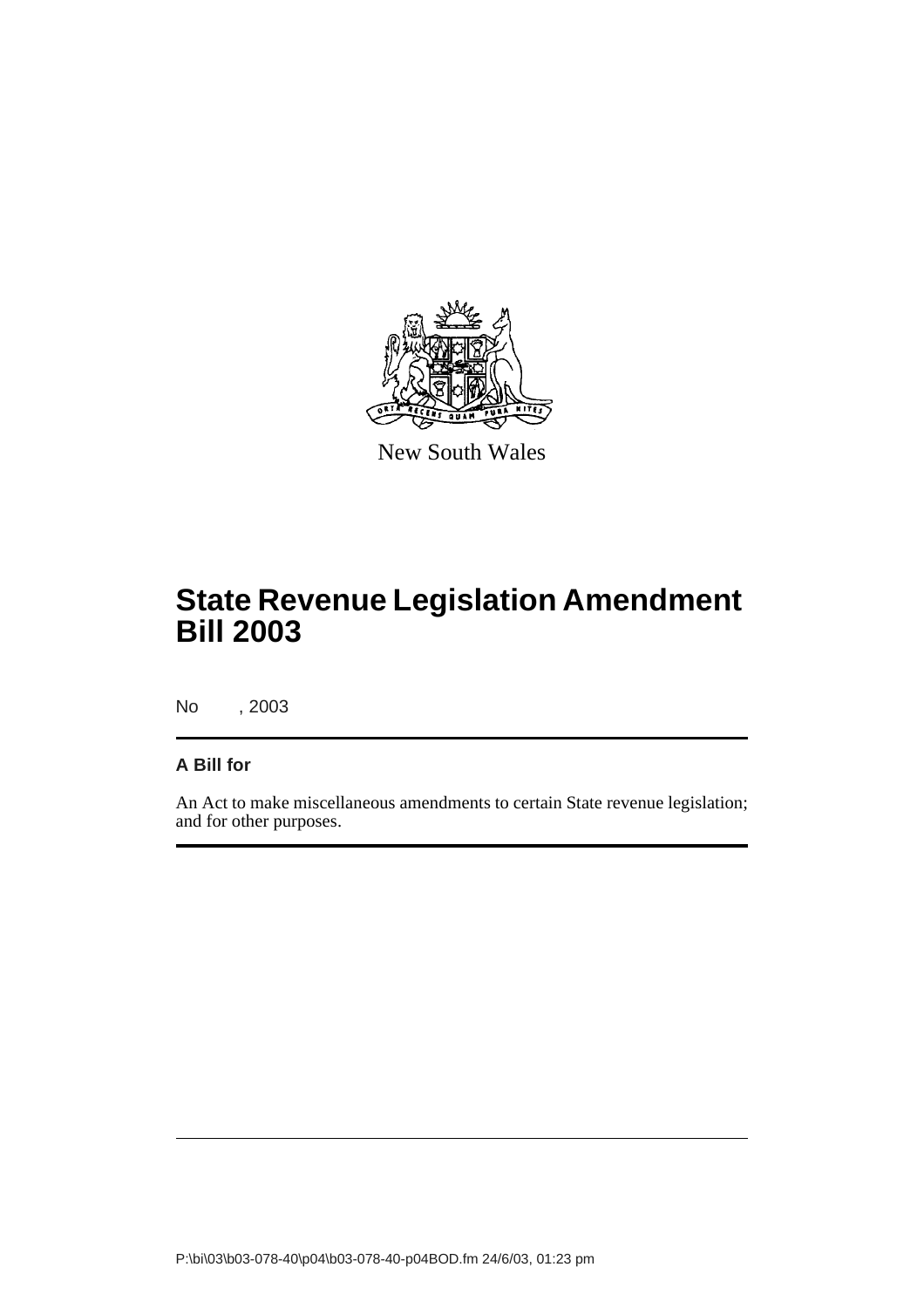<span id="page-9-2"></span><span id="page-9-1"></span><span id="page-9-0"></span>

| The Legislature of New South Wales enacts: |     |                                                                                                     |                     |  |  |
|--------------------------------------------|-----|-----------------------------------------------------------------------------------------------------|---------------------|--|--|
| <b>Name of Act</b><br>1                    |     |                                                                                                     |                     |  |  |
|                                            |     | This Act is the <i>State Revenue Legislation Amendment Act 2003</i> .                               | 3                   |  |  |
| $\mathbf{2}$                               |     | <b>Commencement</b>                                                                                 | $\overline{4}$      |  |  |
|                                            | (1) | This Act commences on the date of assent, except as provided by<br>this section.                    | 5<br>6              |  |  |
|                                            | (2) | The following provisions commence, or are taken to have<br>commenced, on the dates indicated:       | $\overline{7}$<br>8 |  |  |
|                                            |     | Schedule 1 on the date on which the Bill for this Act is introduced<br>in the Legislative Assembly, | 9<br>10             |  |  |
|                                            |     | Schedule 2 on 1 October 2003,                                                                       | 11                  |  |  |
|                                            |     | Schedule 3 on 1 July 2003,                                                                          | 12                  |  |  |
|                                            |     | Schedule 4 (except Schedule 4 [7] and [8]) on 1 July 2003,                                          | 13                  |  |  |
|                                            |     | Schedule $4\left[7\right]$ and $\left[8\right]$ on 1 January 2004.                                  | 14                  |  |  |
| 3                                          |     | <b>Amendment of Acts</b>                                                                            | 15                  |  |  |
|                                            |     | The Acts specified in Schedules 1–4 are amended as set out in those<br>Schedules.                   | 16<br>17            |  |  |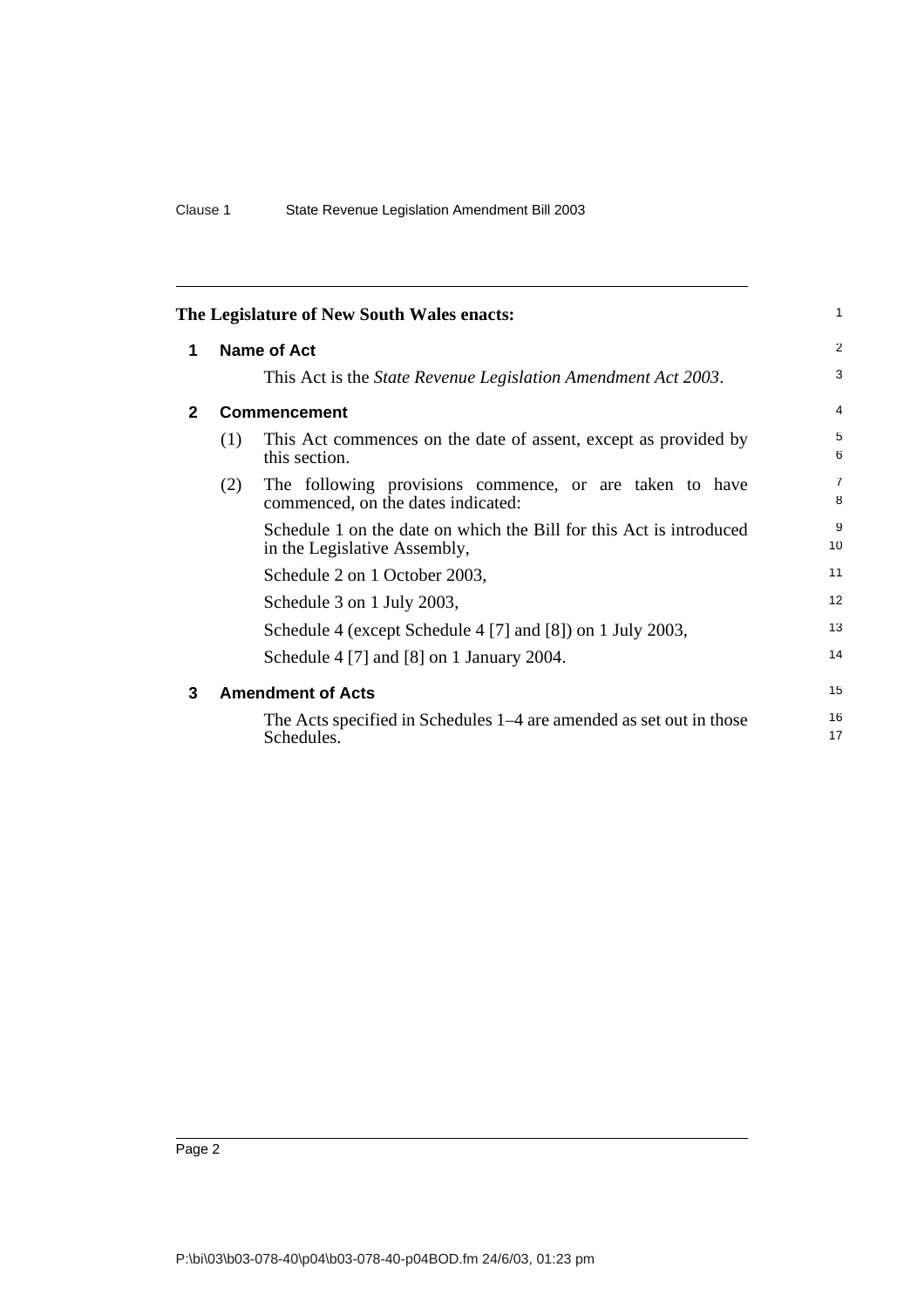Amendment of Duties Act 1997 No 123

 $\frac{1}{2}$ 

5 6

<span id="page-10-0"></span>

|       |                        | Schedule 1 Amendment of Duties Act 1997 No 123<br>(Section 3)                                                                                                                                                                                                                                                                              |
|-------|------------------------|--------------------------------------------------------------------------------------------------------------------------------------------------------------------------------------------------------------------------------------------------------------------------------------------------------------------------------------------|
| [1]   | debenture issues       | Section 226 Payment of duty on mortgages associated with                                                                                                                                                                                                                                                                                   |
|       | $226(1)(b)$ .          | Insert "first executed before the cut-off date" after "mortgage" in section                                                                                                                                                                                                                                                                |
| $[2]$ | <b>Section 226 (2)</b> |                                                                                                                                                                                                                                                                                                                                            |
|       |                        | Omit the subsection. Insert instead:                                                                                                                                                                                                                                                                                                       |
|       | (2)                    | If the corporation and the trustee for the debenture holders<br>give a written undertaking in the approved form to the Chief<br>Commissioner:                                                                                                                                                                                              |
|       |                        | a mortgage first executed by the corporation before the<br>(a)<br>cut-off date and solely securing the repayment of<br>money received or to be received by the corporation in<br>respect of its debentures is not liable to mortgage duty<br>in respect of advances arising from debentures<br>subscribed for before the cut-off date, and |
|       |                        | a mortgage, not executed by the corporation, and first<br>(b)<br>executed before the cut-off date, solely securing the<br>repayment of such money is liable to duty of \$10 in<br>respect of advances arising from debentures subscribed<br>for before the cut-off date, and                                                               |
|       |                        | a mortgage, whether executed by the corporation or by<br>(c)<br>another party, and first executed before the cut-off date,<br>and securing in part the repayment of such money is not<br>liable to mortgage duty in respect of advances arising<br>from debentures subscribed for before the cut-off date.                                 |
|       |                        | Note. The State Revenue Legislation Amendment Act 2003 terminated<br>the concession provided for by this section in respect of mortgages<br>executed, or debentures subscribed for, on or after the cut-off date.                                                                                                                          |
| $[3]$ | <b>Section 226 (3)</b> |                                                                                                                                                                                                                                                                                                                                            |
|       | New South Wales".      | Insert "before the cut-off date" after "the total amount subscribed for in                                                                                                                                                                                                                                                                 |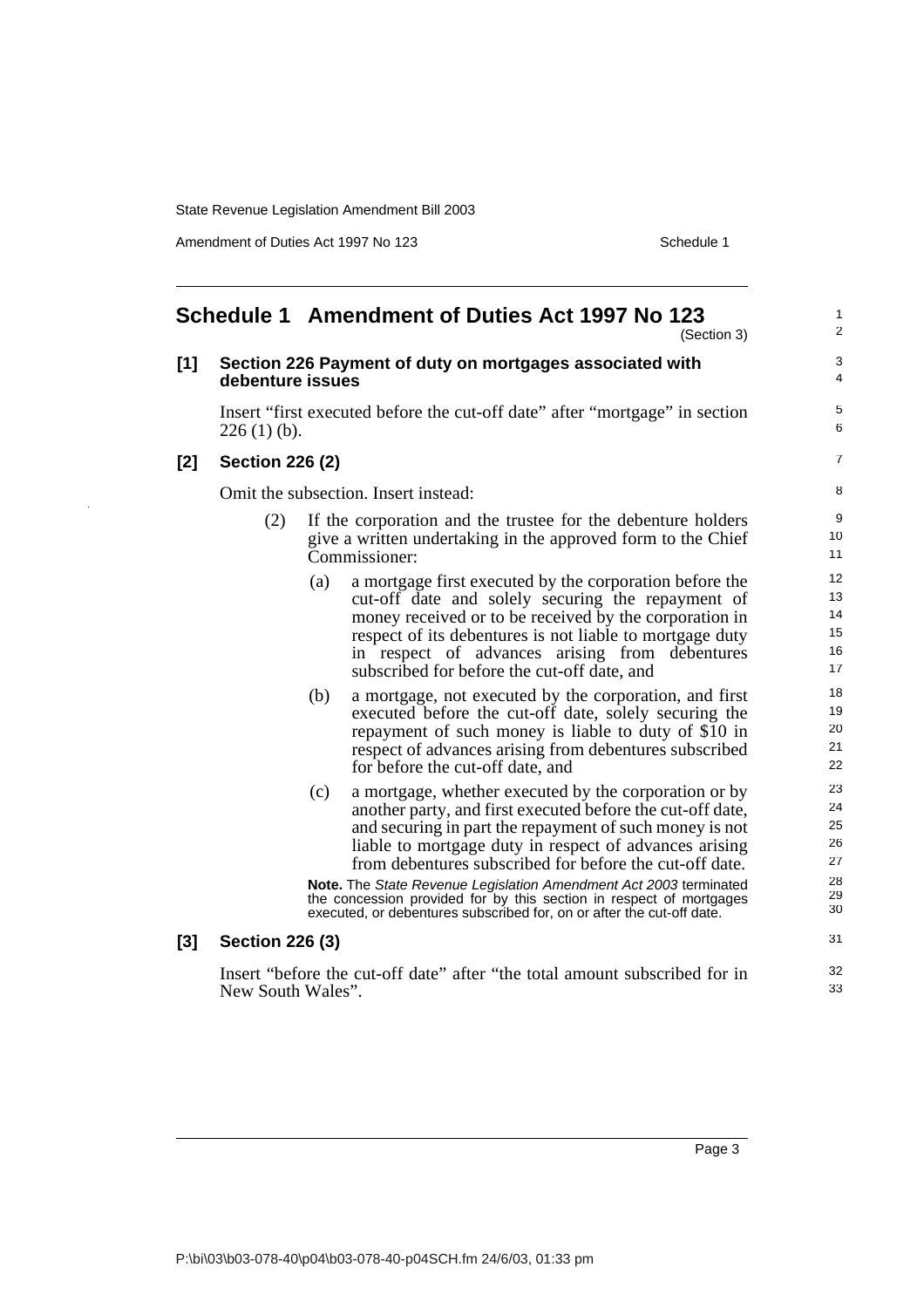Schedule 1 Amendment of Duties Act 1997 No 123

#### **[4] Section 226 (3A)–(3D)** Insert after section 226 (3): (3A) The obligation to lodge a statutory declaration in July each year ceases after July 2003. (3B) Section 208 (2) applies in respect of a mortgage referred to in subsection (2), first executed on or after 1 January 1999, if an advance or further advance is made on or after the cut-off date (other than an advance arising from debentures subscribed for before the cut-off date) as if the reference to the amount secured by the mortgage at the time a liability to duty last arose were a reference to the disclosed debenture amount. (3C) For the purposes of the application of section 213 (2) to such a mortgage, the mortgage is taken to have been duly stamped for the disclosed debenture amount. (3D) For the purposes of this section, the *disclosed debenture amount* is the total amount of debentures subscribed for in New South Wales before the cut-off date and disclosed to the Chief Commissioner in a statutory declaration referred to in subsection (3). **[5] Section 226 (5)** Insert after section 226 (4): (5) In this section: *cut-off date* means the date of commencement of Schedule 1 to the *State Revenue Legislation Amendment Act 2003*. **[6] Schedule 1 Savings, transitional and other provisions** Insert at the end of clause 1 (1): *State Revenue Legislation Amendment Act 2003* 1  $\overline{2}$ 3 4 5 6 7 8 9 10 11 12 13 14 15 16 17 18 19 20 21 22 23 24 25 26 27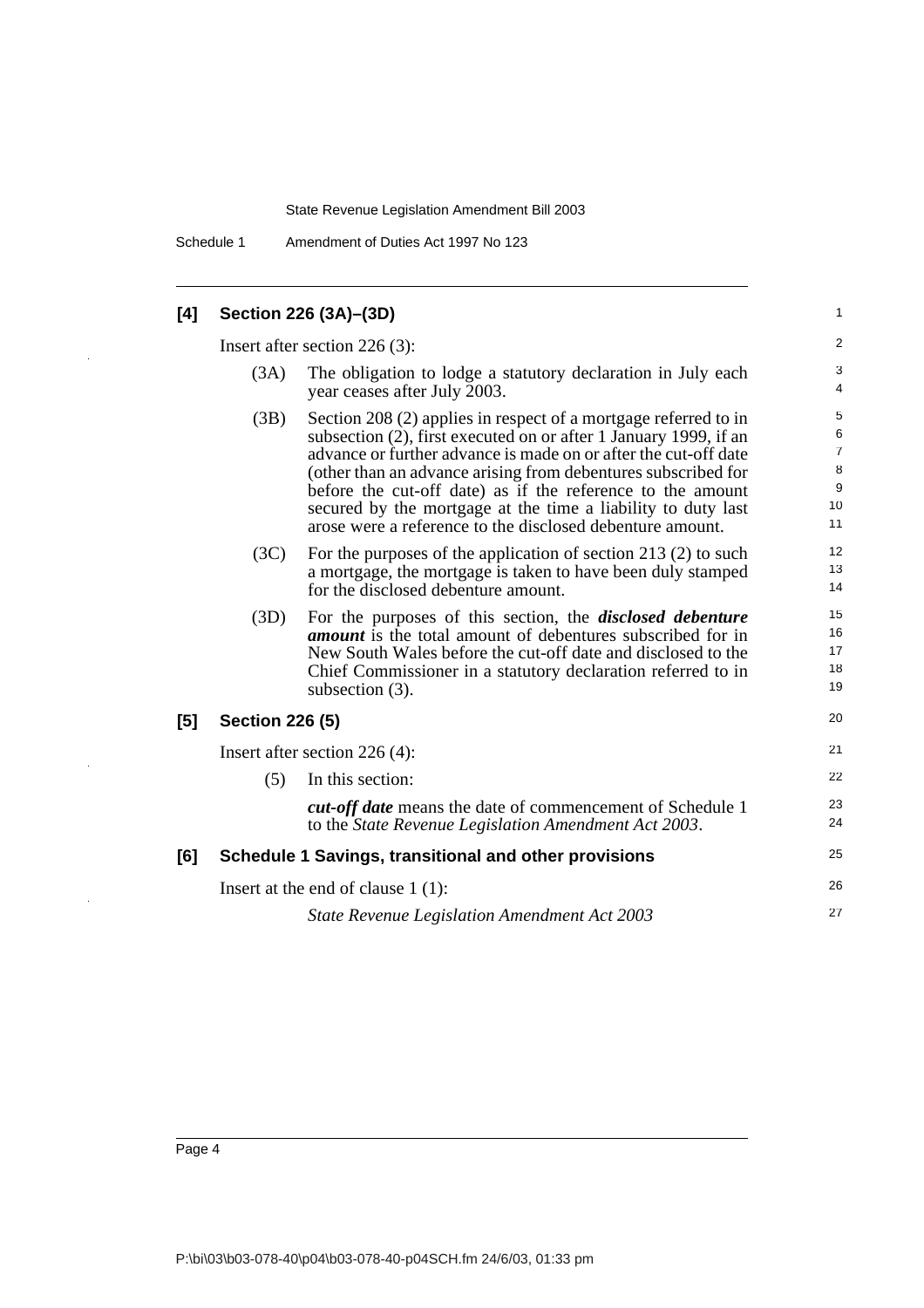Amendment of Duties Act 1997 No 123 Schedule 1

#### **[7] Schedule 1, Part 12** Insert after Part 11: **Part 12 Provisions consequent on enactment of State Revenue Legislation Amendment Act 2003 33 Changes to section 226** The imposition, payment and recovery of duty under this Act before the date of assent to the *State Revenue Legislation Amendment Act 2003* is taken to have been validly done to the extent that it would have been validly done had that Act been in force at the time that it was done. 1 2 3 4 5 6 7 8 9 10 11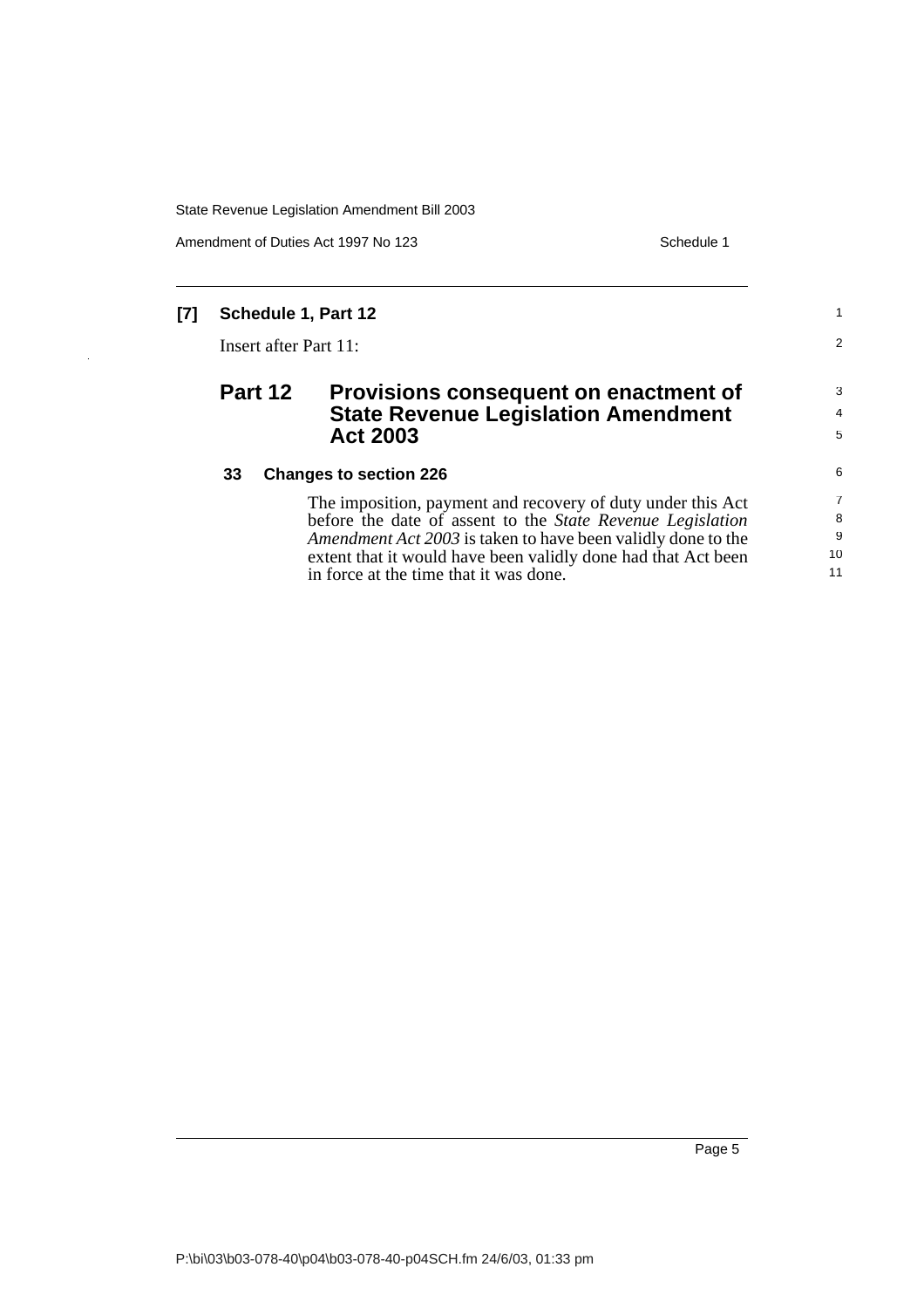## <span id="page-13-0"></span>**Schedule 2 Amendment of Gaming Machine Tax Act 2001 No 72**

1 2

|       |                               |     | (Section 3)                                                                                                                                                                                                                                                                                                                                   | 3                                |  |  |
|-------|-------------------------------|-----|-----------------------------------------------------------------------------------------------------------------------------------------------------------------------------------------------------------------------------------------------------------------------------------------------------------------------------------------------|----------------------------------|--|--|
| $[1]$ | <b>Section 3 Definitions</b>  |     |                                                                                                                                                                                                                                                                                                                                               | $\overline{4}$                   |  |  |
|       |                               |     | Omit the definition of <i>tax year</i> from section $3(1)$ . Insert instead:                                                                                                                                                                                                                                                                  | 5                                |  |  |
|       |                               |     | tax year means:                                                                                                                                                                                                                                                                                                                               | 6                                |  |  |
|       |                               | (a) | in relation to a hotelier—the period of 12 months<br>commencing on 1 July, and                                                                                                                                                                                                                                                                | $\overline{7}$<br>8              |  |  |
|       |                               | (b) | in relation to a registered club—the period of 12 months<br>commencing on 1 September.                                                                                                                                                                                                                                                        | 9<br>10                          |  |  |
| $[2]$ | Section 3 (3)                 |     |                                                                                                                                                                                                                                                                                                                                               | 11                               |  |  |
|       | Insert after section $3(2)$ : |     |                                                                                                                                                                                                                                                                                                                                               |                                  |  |  |
|       | (3)                           |     | A reference in this Act to a tax year of a specified year is a<br>reference to the tax year that commences in that specified<br>year. For example, a reference to the 2004 tax year is a<br>reference to the tax year that commences on 1 July 2004 (in<br>relation to a hotelier) or 1 September 2004 (in relation to a<br>registered club). | 13<br>14<br>15<br>16<br>17<br>18 |  |  |
| $[3]$ |                               |     | <b>Section 7 Payment by instalments</b>                                                                                                                                                                                                                                                                                                       | 19                               |  |  |
|       |                               |     | Omit section 7 (1). Insert instead:                                                                                                                                                                                                                                                                                                           | 20                               |  |  |
|       | (1)                           |     | For the purposes of this Act:                                                                                                                                                                                                                                                                                                                 | 21                               |  |  |
|       |                               | (a) | each tax year of a hotelier is divided into 4 periods of 3<br>months commencing on 1 July, 1 October, 1 January<br>and 1 April, and                                                                                                                                                                                                           | 22<br>23<br>24                   |  |  |
|       |                               | (b) | each tax year of a registered club is divided into 4<br>periods of 3 months commencing on 1 September, 1<br>December, 1 March and 1 June.                                                                                                                                                                                                     | 25<br>26<br>27                   |  |  |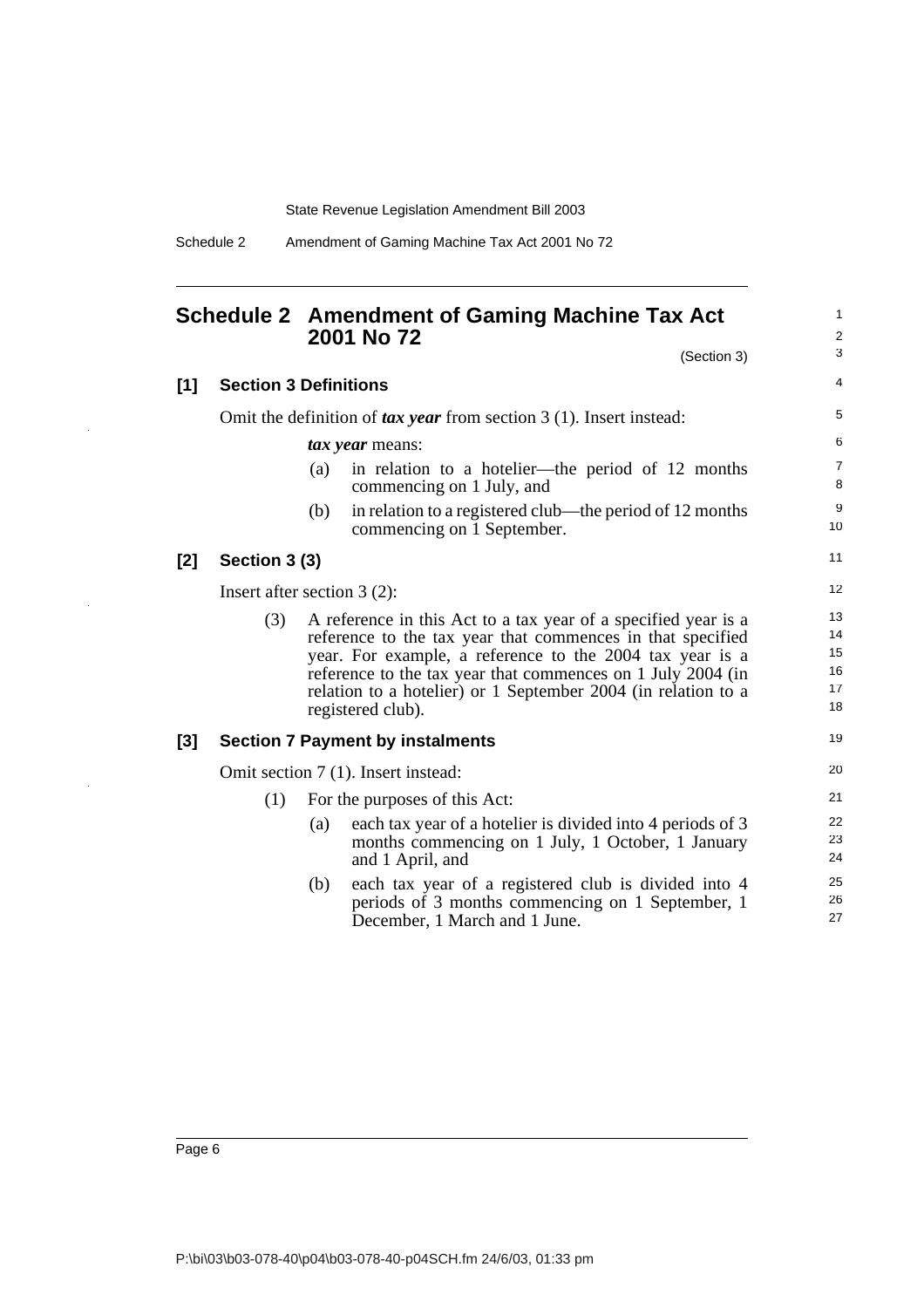Amendment of Gaming Machine Tax Act 2001 No 72 Schedule 2

| [4] | Part 3 |                                  |          |                                                                                                                                                                               | 1              |  |
|-----|--------|----------------------------------|----------|-------------------------------------------------------------------------------------------------------------------------------------------------------------------------------|----------------|--|
|     |        |                                  |          |                                                                                                                                                                               |                |  |
|     |        |                                  |          | Omit the Part. Insert instead:                                                                                                                                                | 2              |  |
|     | Part 3 |                                  |          | <b>Rates of tax</b>                                                                                                                                                           | 3              |  |
|     |        | <b>Division 1</b>                |          | <b>Hoteliers</b>                                                                                                                                                              | 4              |  |
|     | 12     | <b>Annual rate for hoteliers</b> |          |                                                                                                                                                                               |                |  |
|     |        | (1)                              |          | If the profits from all gaming machines kept in a hotel in a tax<br>year do not exceed \$25,000, tax is payable on the profits at the<br>rate of tax rate 1 for the tax year. | 6<br>7<br>8    |  |
|     |        | (2)                              | payable: | If the profits from all gaming machines kept in a hotel in a tax<br>year exceed \$25,000, but do not exceed \$200,000, tax is                                                 | 9<br>10<br>11  |  |
|     |        |                                  | (a)      | on \$25,000 of those profits at the rate of tax rate 1 for<br>the tax year, and                                                                                               | 12<br>13       |  |
|     |        |                                  | (b)      | on so much of those profits as exceeds \$25,000 at the<br>rate of tax rate 2 for the tax year.                                                                                | 14<br>15       |  |
|     |        | (3)                              | payable: | If the profits from all gaming machines kept in a hotel in a tax<br>year exceed \$200,000, but do not exceed \$400,000, tax is                                                | 16<br>17<br>18 |  |
|     |        |                                  | (a)      | on \$25,000 of those profits at the rate of tax rate 1 for<br>the tax year, and                                                                                               | 19<br>20       |  |
|     |        |                                  | (b)      | on \$175,000 of those profits at the rate of tax rate 2 for<br>the tax year, and                                                                                              | 21<br>22       |  |
|     |        |                                  | (c)      | on so much of those profits as exceeds \$200,000 at the<br>rate of tax rate 3 for the tax year.                                                                               | 23<br>24       |  |
|     |        | (4)                              | payable: | If the profits from all gaming machines kept in a hotel in a tax<br>year exceed \$400,000, but do not exceed \$1,000,000, tax is                                              | 25<br>26<br>27 |  |
|     |        |                                  | (a)      | on \$25,000 of those profits at the rate of tax rate 1 for<br>the tax year, and                                                                                               | 28<br>29       |  |
|     |        |                                  | (b)      | on \$175,000 of those profits at the rate of tax rate 2 for<br>the tax year, and                                                                                              | 30<br>31       |  |
|     |        |                                  | (c)      | on \$200,000 of those profits at the rate of tax rate 3 for<br>the tax year, and                                                                                              | 32<br>33       |  |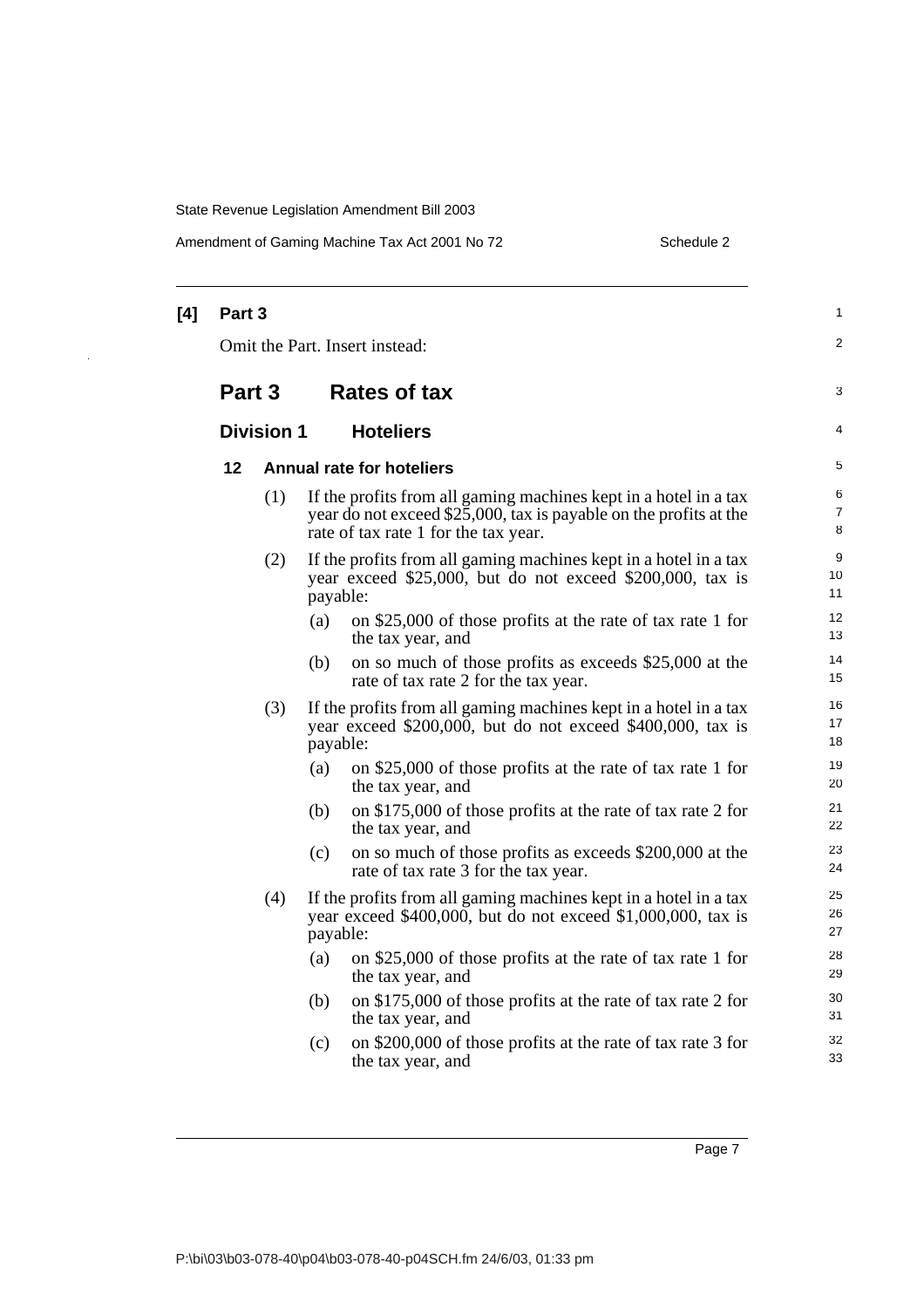| Schedule 2 | Amendment of Gaming Machine Tax Act 2001 No 72 |
|------------|------------------------------------------------|
|------------|------------------------------------------------|

|    |     | (d)      | on so much of those profits as exceeds \$400,000 at the<br>rate of tax rate 4 for the tax year.                                                                                                                                                            | $\mathbf{1}$<br>$\overline{2}$ |
|----|-----|----------|------------------------------------------------------------------------------------------------------------------------------------------------------------------------------------------------------------------------------------------------------------|--------------------------------|
|    | (5) | payable: | If the profits from all gaming machines kept in a hotel in a tax<br>year exceed \$1,000,000, but do not exceed \$5,000,000, tax is                                                                                                                         | 3<br>4<br>5                    |
|    |     | (a)      | on \$25,000 of those profits at the rate of tax rate 1 for<br>the tax year, and                                                                                                                                                                            | 6<br>7                         |
|    |     | (b)      | on \$175,000 of those profits at the rate of tax rate 2 for<br>the tax year, and                                                                                                                                                                           | 8<br>9                         |
|    |     | (c)      | on \$200,000 of those profits at the rate of tax rate 3 for<br>the tax year, and                                                                                                                                                                           | 10<br>11                       |
|    |     | (d)      | on \$600,000 of those profits at the rate of tax rate 4 for<br>the tax year, and                                                                                                                                                                           | 12<br>13                       |
|    |     | (e)      | on so much of those profits as exceeds \$1,000,000 at the<br>rate of tax rate 5 for the tax year.                                                                                                                                                          | 14<br>15                       |
|    | (6) |          | If the profits from all gaming machines kept in a hotel in a tax<br>year exceed \$5,000,000, tax is payable:                                                                                                                                               | 16<br>17                       |
|    |     | (a)      | on \$25,000 of those profits at the rate of tax rate 1 for<br>the tax year, and                                                                                                                                                                            | 18<br>19                       |
|    |     | (b)      | on \$175,000 of those profits at the rate of tax rate 2 for<br>the tax year, and                                                                                                                                                                           | 20<br>21                       |
|    |     | (c)      | on \$200,000 of those profits at the rate of tax rate 3 for<br>the tax year, and                                                                                                                                                                           | 22<br>23                       |
|    |     | (d)      | on \$600,000 of those profits at the rate of tax rate 4 for<br>the tax year, and                                                                                                                                                                           | 24<br>25                       |
|    |     | (e)      | on \$4,000,000 of those profits at the rate of tax rate 5 for<br>the tax year, and                                                                                                                                                                         | 26<br>27                       |
|    |     | (f)      | on so much of those profits as exceeds \$5,000,000 at the<br>rate of tax rate 6 for the tax year.                                                                                                                                                          | 28<br>29                       |
| 13 |     |          | Instalment rate for hoteliers                                                                                                                                                                                                                              | 30                             |
|    | (1) |          | If the profits from all gaming machines kept in a hotel in an<br>instalment period do not exceed \$6,250, the instalment<br>payable is the amount determined by multiplying those profits<br>by tax rate 1 for the tax year in which the instalment period | 31<br>32<br>33<br>34           |

35

commences.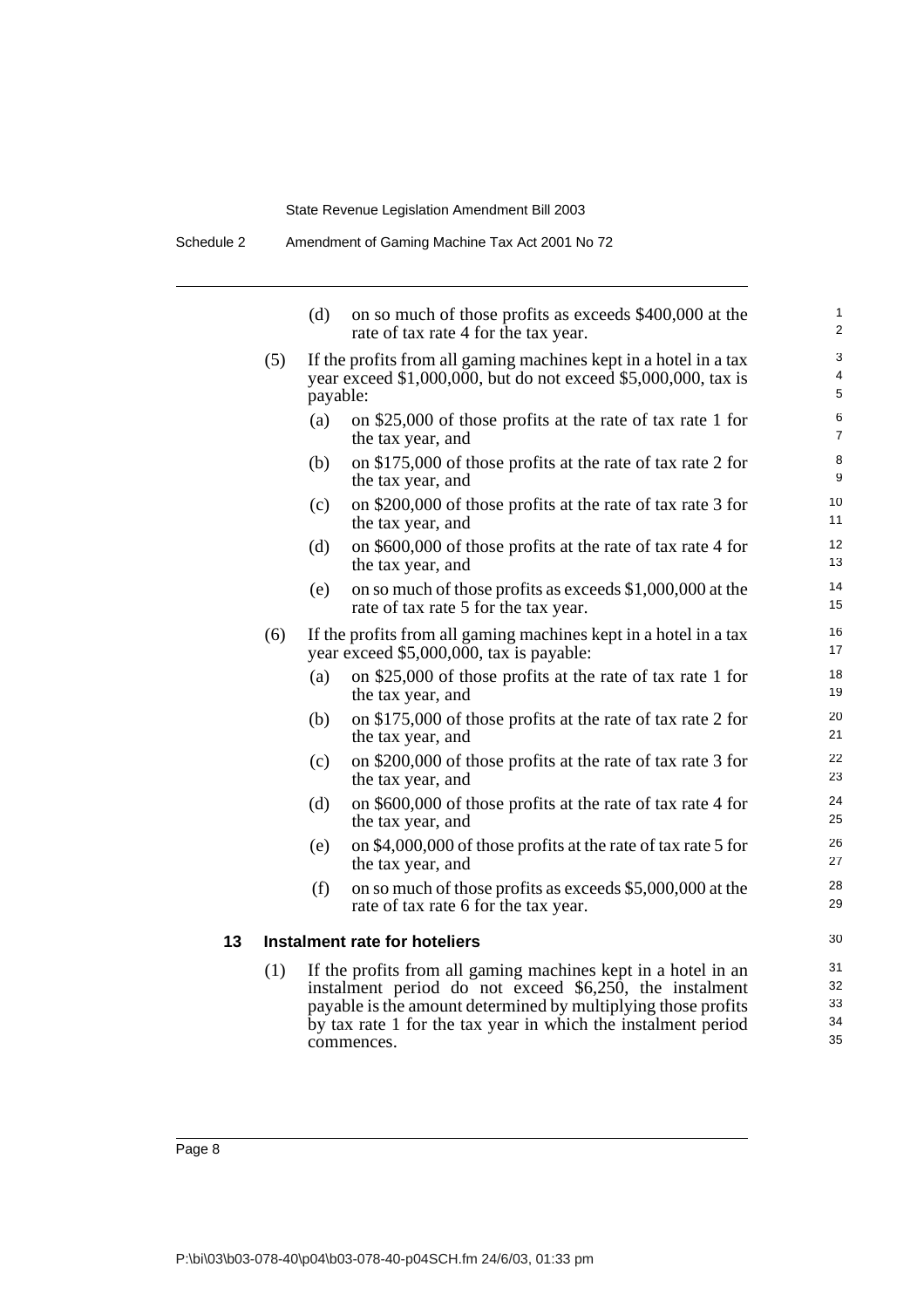Amendment of Gaming Machine Tax Act 2001 No 72 Schedule 2

| (2) |          | If the profits from all gaming machines kept in a hotel in an<br>instalment period exceed \$6,250, but do not exceed \$50,000,<br>the instalment payable is the sum of the following amounts: | $\mathbf{1}$<br>2<br>3 |
|-----|----------|-----------------------------------------------------------------------------------------------------------------------------------------------------------------------------------------------|------------------------|
|     | (a)      | the amount determined by multiplying \$6,250 by tax<br>rate 1 for the tax year in which the instalment period<br>commences,                                                                   | 4<br>5<br>6            |
|     | (b)      | the amount determined by multiplying the amount by<br>which those profits exceed $$6,250$ by tax rate 2 for the<br>tax year in which the instalment period commences.                         | 7<br>8<br>9            |
| (3) | amounts: | If the profits from all gaming machines kept in a hotel in an<br>instalment period exceed \$50,000, but do not exceed<br>\$100,000, the instalment payable is the sum of the following        | 10<br>11<br>12<br>13   |
|     | (a)      | the amount determined by multiplying \$6,250 by tax<br>rate 1 for the tax year in which the instalment period<br>commences.                                                                   | 14<br>15<br>16         |
|     | (b)      | the amount determined by multiplying \$43,750 by tax<br>rate 2 for the tax year in which the instalment period<br>commences.                                                                  | 17<br>18<br>$19$       |
|     | (c)      | the amount determined by multiplying the amount by<br>which those profits exceed \$50,000 by tax rate 3 for the<br>tax year in which the instalment period commences.                         | 20<br>21<br>22         |
| (4) | amounts: | If the profits from all gaming machines kept in a hotel in an<br>instalment period exceed \$100,000, but do not exceed<br>\$250,000, the instalment payable is the sum of the following       | 23<br>24<br>25<br>26   |
|     | (a)      | the amount determined by multiplying \$6,250 by tax<br>rate 1 for the tax year in which the instalment period<br>commences.                                                                   | 27<br>28<br>29         |
|     | (b)      | the amount determined by multiplying \$43,750 by tax<br>rate 2 for the tax year in which the instalment period<br>commences,                                                                  | 30<br>31<br>32         |
|     | (c)      | the amount determined by multiplying \$50,000 by tax<br>rate 3 for the tax year in which the instalment period<br>commences.                                                                  | 33<br>34<br>35         |
|     | (d)      | the amount determined by multiplying the amount by<br>which those profits exceed \$100,000 by tax rate 4 for<br>the tax year in which the instalment period commences                         | 36<br>37<br>38         |

the tax year in which the instalment period commences.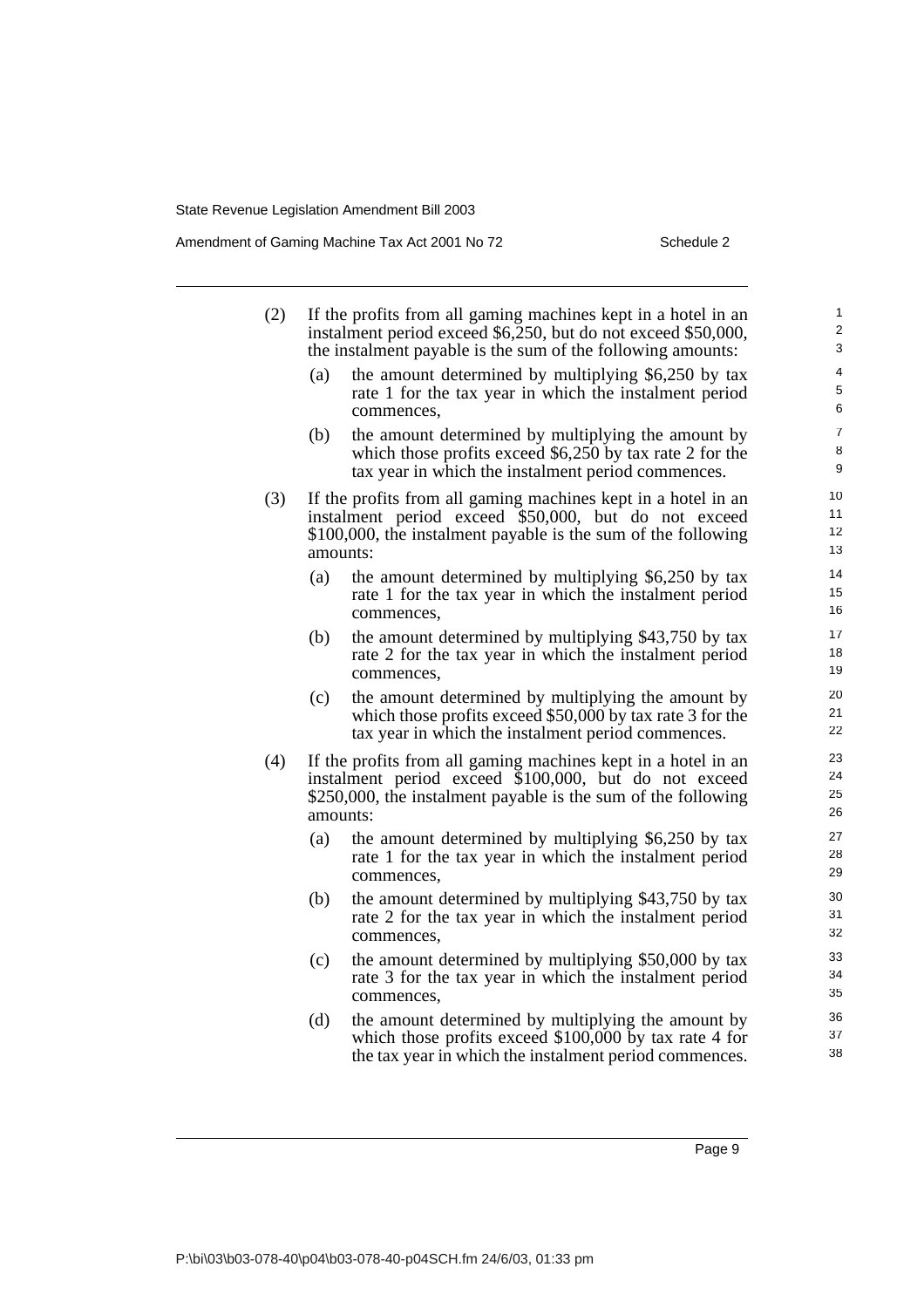Schedule 2 Amendment of Gaming Machine Tax Act 2001 No 72

| (5) | amounts: | If the profits from all gaming machines kept in a hotel in an<br>instalment period exceed \$250,000, but do not exceed<br>$$1,250,000$ , the instalment payable is the sum of the following | 1<br>2<br>3<br>4         |
|-----|----------|---------------------------------------------------------------------------------------------------------------------------------------------------------------------------------------------|--------------------------|
|     | (a)      | the amount determined by multiplying \$6,250 by tax<br>rate 1 for the tax year in which the instalment period<br>commences,                                                                 | 5<br>6<br>$\overline{7}$ |
|     | (b)      | the amount determined by multiplying \$43,750 by tax<br>rate 2 for the tax year in which the instalment period<br>commences,                                                                | 8<br>9<br>10             |
|     | (c)      | the amount determined by multiplying \$50,000 by tax<br>rate 3 for the tax year in which the instalment period<br>commences.                                                                | 11<br>12<br>13           |
|     | (d)      | the amount determined by multiplying \$150,000 by tax<br>rate 4 for the tax year in which the instalment period<br>commences,                                                               | 14<br>15<br>16           |
|     | (e)      | the amount determined by multiplying the amount by<br>which those profits exceed $$250,000$ by tax rate 5 for<br>the tax year in which the instalment period commences.                     | 17<br>18<br>19           |
| (6) |          | If the profits from all gaming machines kept in a hotel in an<br>instalment period exceed \$1,250,000, the instalment payable<br>is the sum of the following amounts:                       | 20<br>21<br>22           |
|     | (a)      | the amount determined by multiplying \$6,250 by tax<br>rate 1 for the tax year in which the instalment period<br>commences,                                                                 | 23<br>24<br>25           |
|     | (b)      | the amount determined by multiplying \$43,750 by tax<br>rate 2 for the tax year in which the instalment period<br>commences.                                                                | 26<br>27<br>28           |
|     | (c)      | the amount determined by multiplying \$50,000 by tax<br>rate 3 for the tax year in which the instalment period<br>commences.                                                                | 29<br>30<br>31           |
|     | (d)      | the amount determined by multiplying \$150,000 by tax<br>rate 4 for the tax year in which the instalment period<br>commences,                                                               | 32<br>33<br>34           |
|     | (e)      | the amount determined by multiplying \$1,000,000 by<br>tax rate 5 for the tax year in which the instalment period<br>commences,                                                             | 35<br>36<br>37           |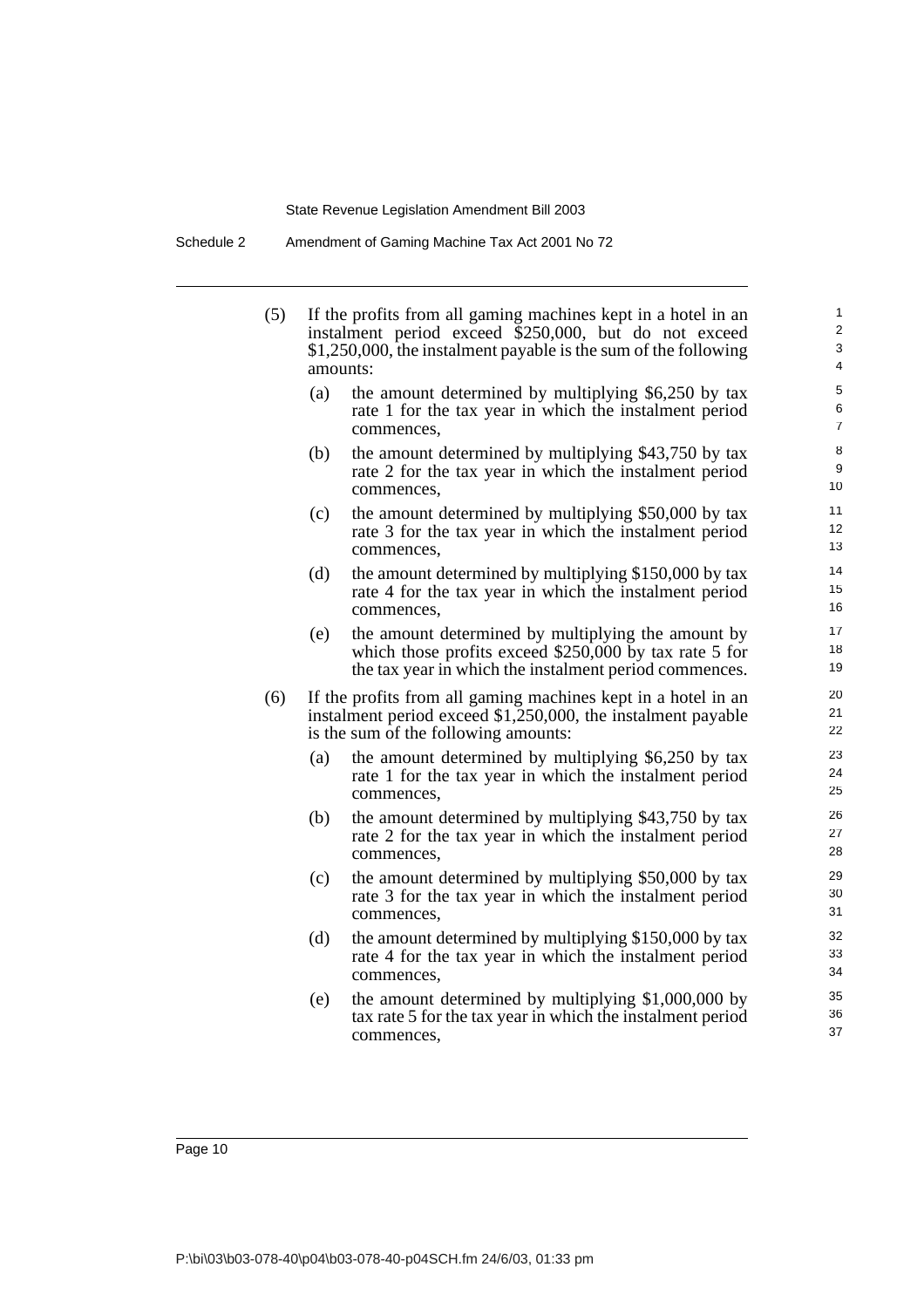Amendment of Gaming Machine Tax Act 2001 No 72 Schedule 2

1  $\overline{2}$ 3

(f) the amount determined by multiplying the amount by which those profits exceed \$1,250,000 by tax rate 6 for the tax year in which the instalment period commences.

#### **13A Tax rates for hoteliers**

In this Division:

*tax rate 1* for a tax year means the rate (expressed as a percentage) specified in column 1 of Table 1 next to the tax year concerned.

*tax rate 2* for a tax year means the rate (expressed as a percentage) specified in column 2 of Table 1 next to the tax year concerned.

*tax rate 3* for a tax year means the rate (expressed as a percentage) specified in column 3 of Table 1 next to the tax year concerned.

*tax rate 4* for a tax year means the rate (expressed as a percentage) specified in column 4 of Table 1 next to the tax year concerned.

*tax rate 5* for a tax year means the rate (expressed as a percentage) specified in column 5 of Table 1 next to the tax year concerned.

*tax rate 6* for a tax year means the rate (expressed as a percentage) specified in column 6 of Table 1 next to the tax year concerned.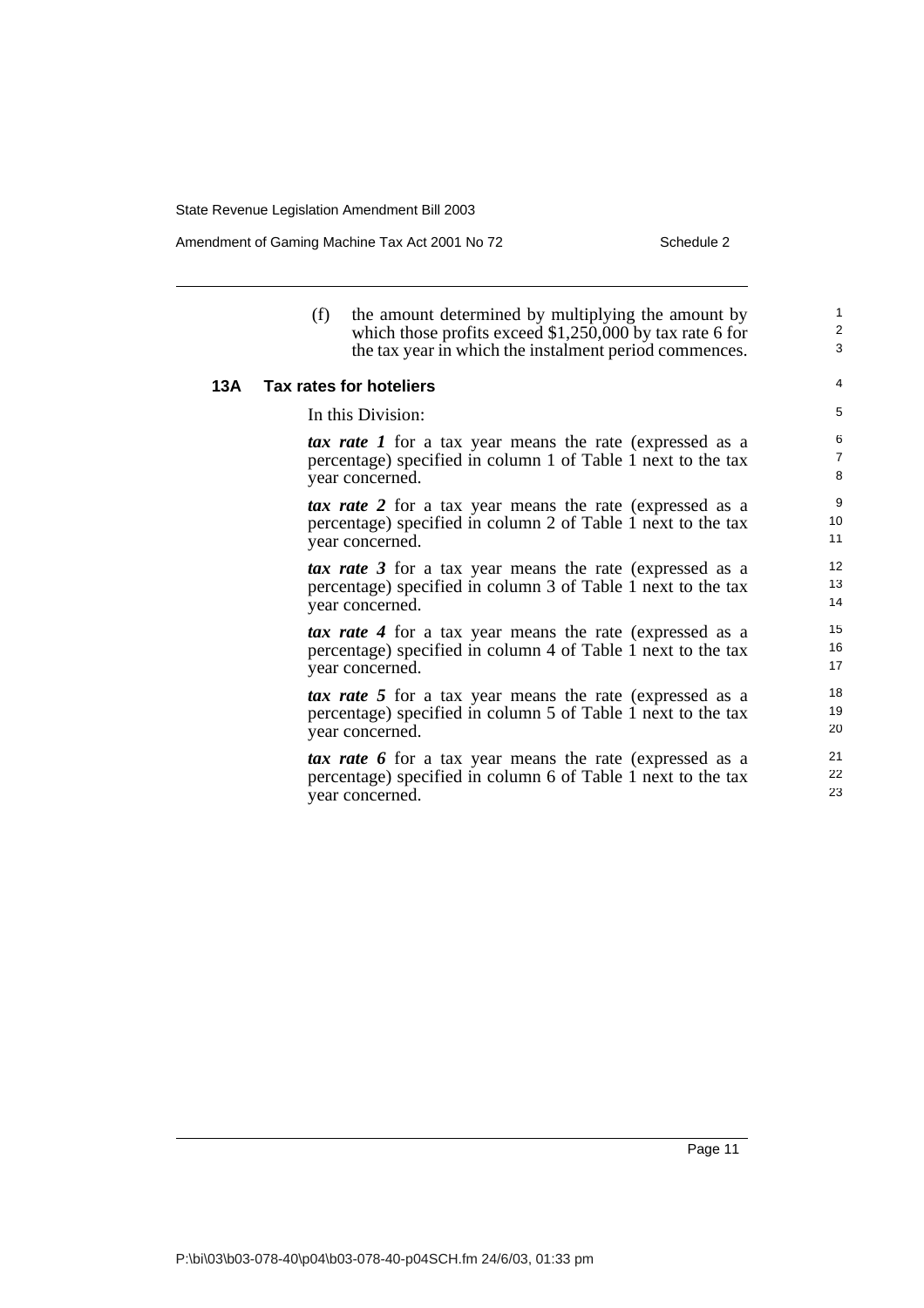Schedule 2 Amendment of Gaming Machine Tax Act 2001 No 72

|                                       | 1                                   | Column Column Column Column Column Column<br>2                          | 3                                   | 4                                           | 5                                   | 6                                                    |
|---------------------------------------|-------------------------------------|-------------------------------------------------------------------------|-------------------------------------|---------------------------------------------|-------------------------------------|------------------------------------------------------|
| Tax year                              | Tax rate<br>1(%)<br>(\$0-<br>\$25K) | Tax rate Tax rate Tax rate Tax rate Tax rate<br>2 (%)<br>not<br>\$200K) | 3(%)<br>\$25K but \$200K<br>\$400K) | 4 (%)<br>\$400K<br>but not but not<br>\$1M) | 5(%)<br>\$1M but \$5M)<br>not \$5M) | 6(%)<br>(exceeds (exceeds (exceeds (exceeds (exceeds |
| 2004                                  | 5.8                                 | 15.8                                                                    | 17.2                                | 26.5                                        | 31.5                                | 33.6                                                 |
| 2005                                  | 5.7                                 | 15.7                                                                    | 18.5                                | 27.1                                        | 32.1                                | 36.4                                                 |
| 2006                                  | 5.5                                 | 15.5                                                                    | 19.8                                | 27.7                                        | 32.7                                | 39.1                                                 |
| 2007                                  | 5.4                                 | 15.4                                                                    | 21.1                                | 28.2                                        | 33.2                                | 41.8                                                 |
| 2008                                  | 5.3                                 | 15.3                                                                    | 22.4                                | 28.8                                        | 33.8                                | 44.5                                                 |
| 2009                                  | 5.1                                 | 15.1                                                                    | 23.7                                | 29.4                                        | 34.4                                | 47.3                                                 |
| $2010$ and<br>subsequent<br>tax years | 5.0                                 | 15.0                                                                    | 25.0                                | 30.0                                        | 35.0                                | 50.0                                                 |

1

2

3

**Table 1: Tax rates—hoteliers**

**Note.** See Schedule 2A for arrangements for the 2003 tax year.

### **Division 2 Registered clubs**

#### **14 Annual rate for registered clubs**

- (1) If the profits from all gaming machines kept on the premises of a registered club in a tax year do not exceed \$200,000, no tax is payable on the profits.
- (2) If the profits from all gaming machines kept on the premises of a registered club in a tax year exceed \$200,000, but do not exceed \$1,000,000, tax is payable on so much of those profits as exceeds \$200,000 at the rate of tax rate 1 for the tax year.
- (3) If the profits from all gaming machines kept on the premises of a registered club in a tax year exceed \$1,000,000, but do not exceed \$5,000,000, tax is payable:
	- (a) on \$800,000 of those profits at the rate of tax rate 1 for the tax year, and
	- (b) on so much of those profits as exceeds \$1,000,000 at the rate of tax rate 2 for the tax year.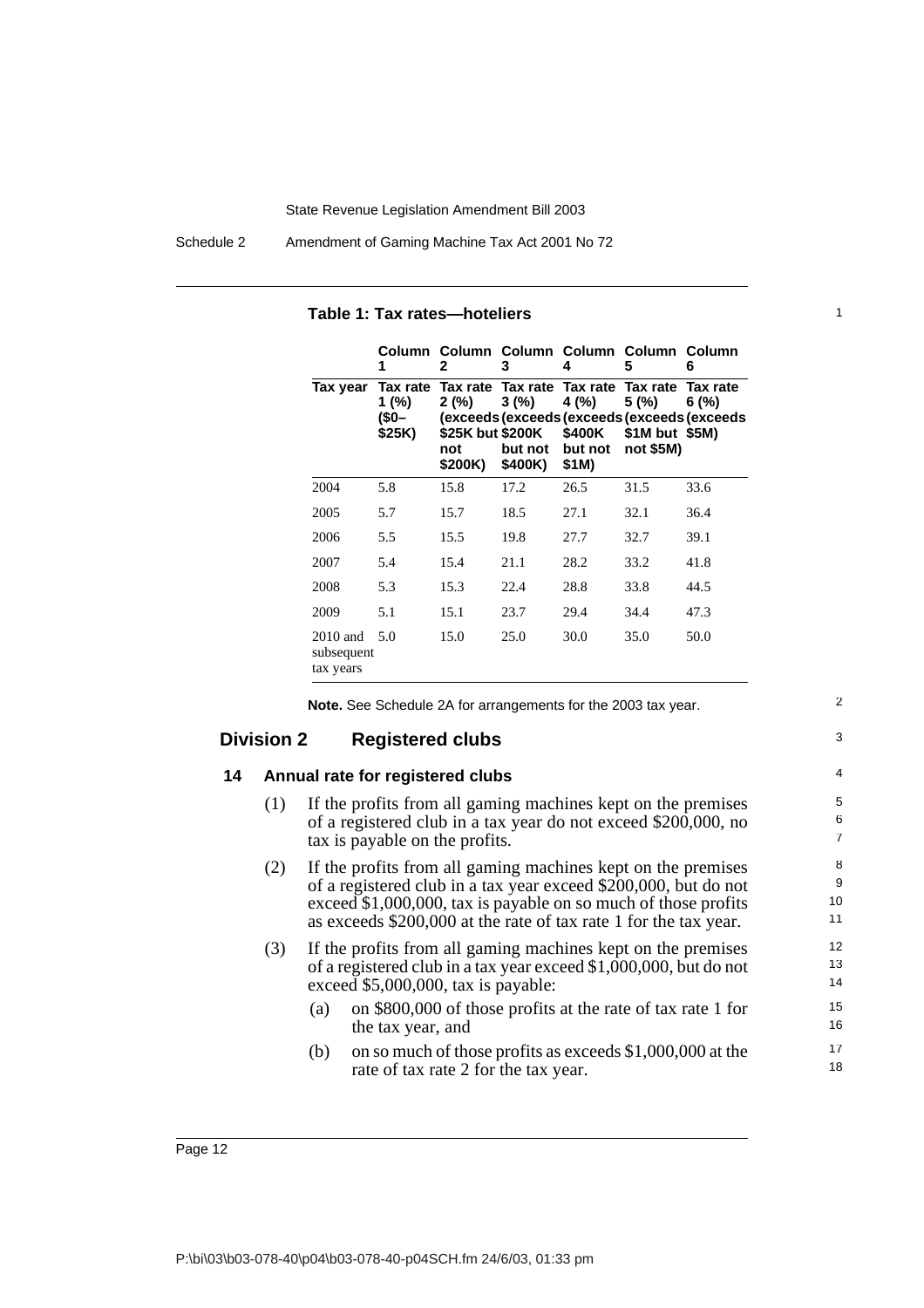|    | (4) |          | If the profits from all gaming machines kept on the premises<br>of a registered club in a tax year exceed \$5,000,000, but do not<br>exceed \$10,000,000, tax is payable:                                                                                                                                                                                        | $\mathbf{1}$<br>2<br>3           |
|----|-----|----------|------------------------------------------------------------------------------------------------------------------------------------------------------------------------------------------------------------------------------------------------------------------------------------------------------------------------------------------------------------------|----------------------------------|
|    |     | (a)      | on \$800,000 of those profits at the rate of tax rate 1 for<br>the tax year, and                                                                                                                                                                                                                                                                                 | $\overline{\mathbf{4}}$<br>5     |
|    |     | (b)      | on \$4,000,000 of those profits at the rate of tax rate 2 for<br>the tax year, and                                                                                                                                                                                                                                                                               | 6<br>$\overline{7}$              |
|    |     | (c)      | on so much of those profits as exceeds \$5,000,000 at the<br>rate of tax rate 3 for the tax year.                                                                                                                                                                                                                                                                | 8<br>9                           |
|    | (5) | payable: | If the profits from all gaming machines kept on the premises<br>of a registered club in a tax year exceed \$10,000,000, tax is                                                                                                                                                                                                                                   | 10 <sup>1</sup><br>11<br>12      |
|    |     | (a)      | on \$800,000 of those profits at the rate of tax rate 1 for<br>the tax year, and                                                                                                                                                                                                                                                                                 | 13<br>14                         |
|    |     | (b)      | on \$4,000,000 of those profits at the rate of tax rate 2 for<br>the tax year, and                                                                                                                                                                                                                                                                               | 15<br>16                         |
|    |     | (c)      | on \$5,000,000 of those profits at the rate of tax rate 3 for<br>the tax year, and                                                                                                                                                                                                                                                                               | 17<br>18                         |
|    |     | (d)      | on so much of those profits as exceeds \$10,000,000 at<br>the rate of tax rate 4 for the tax year.                                                                                                                                                                                                                                                               | 19<br>20                         |
|    | (6) |          | This section is subject to Part 4.                                                                                                                                                                                                                                                                                                                               | 21                               |
| 15 |     |          | Instalment rate for registered clubs                                                                                                                                                                                                                                                                                                                             | 22                               |
|    | (1) |          | If the profits from all gaming machines kept on the premises<br>of a registered club in an instalment period do not exceed<br>\$50,000, no instalment is payable.                                                                                                                                                                                                | 23<br>24<br>25                   |
|    | (2) |          | If the profits from all gaming machines kept on the premises<br>of a registered club in an instalment period exceed \$50,000,<br>but do not exceed \$250,000, the instalment payable is the<br>amount determined by multiplying the amount by which<br>those profits exceed \$50,000 by tax rate 1 for the tax year in<br>which the instalment period commences. | 26<br>27<br>28<br>29<br>30<br>31 |
|    | (3) |          | If the profits from all gaming machines kept on the premises<br>of a registered club in an instalment period exceed \$250,000,<br>but do not exceed \$1,250,000, the instalment payable is the<br>sum of the following amounts:                                                                                                                                  | 32<br>33<br>34<br>35             |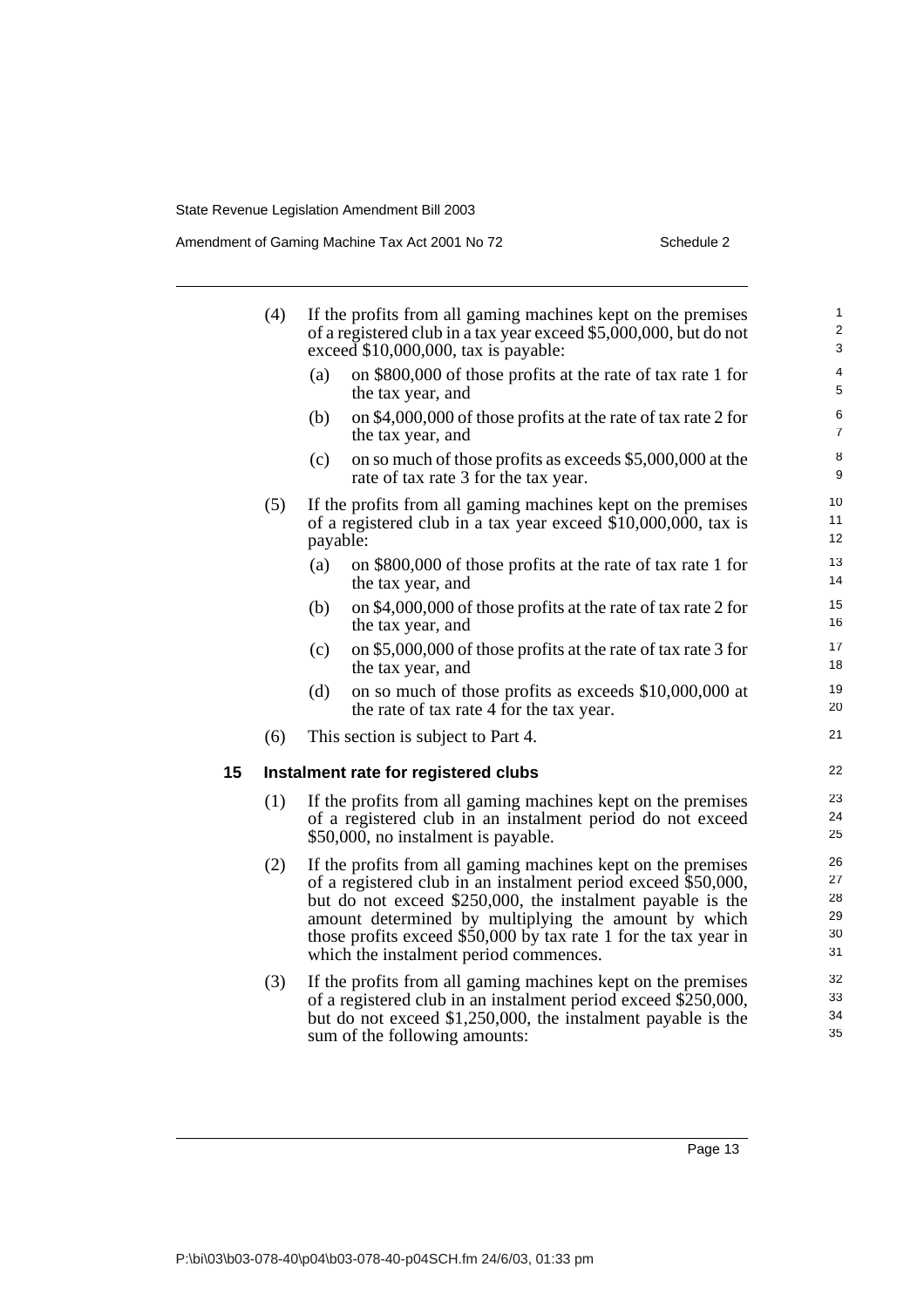|     | (a)      | the amount determined by multiplying \$200,000 by tax<br>rate 1 for the tax year in which the instalment period<br>commences,                                                                                                         | 1<br>$\overline{\mathbf{c}}$<br>3             |
|-----|----------|---------------------------------------------------------------------------------------------------------------------------------------------------------------------------------------------------------------------------------------|-----------------------------------------------|
|     | (b)      | the amount determined by multiplying the amount by<br>which those profits exceed $$250,000$ by tax rate 2 for<br>the tax year in which the instalment period commences.                                                               | 4<br>5<br>6                                   |
| (4) |          | If the profits from all gaming machines kept on the premises<br>of a registered club in an instalment period exceed<br>$$1,250,000$ , but do not exceed $$2,500,000$ , the instalment<br>payable is the sum of the following amounts: | $\overline{7}$<br>8<br>$\boldsymbol{9}$<br>10 |
|     | (a)      | the amount determined by multiplying \$200,000 by tax<br>rate 1 for the tax year in which the instalment period<br>commences,                                                                                                         | 11<br>12<br>13                                |
|     | (b)      | the amount determined by multiplying \$1,000,000 by<br>tax rate 2 for the tax year in which the instalment period<br>commences.                                                                                                       | 14<br>15<br>16                                |
|     | (c)      | the amount determined by multiplying the amount by<br>which those profits exceed $$1,250,000$ by tax rate 3 for<br>the tax year in which the instalment period commences.                                                             | 17<br>18<br>19                                |
| (5) | amounts: | If the profits from all gaming machines kept on the premises<br>of a registered club in an instalment period exceed<br>\$2,500,000, the instalment payable is the sum of the following                                                | 20<br>21<br>22<br>23                          |
|     | (a)      | the amount determined by multiplying \$200,000 by tax<br>rate 1 for the tax year in which the instalment period<br>commences.                                                                                                         | 24<br>25<br>26                                |
|     | (b)      | the amount determined by multiplying $$1,000,000$ by<br>tax rate 2 for the tax year in which the instalment period<br>commences.                                                                                                      | 27<br>28<br>29                                |
|     | (c)      | the amount determined by multiplying \$1,250,000 by<br>tax rate 3 for the tax year in which the instalment period<br>commences,                                                                                                       | 30<br>31<br>32                                |
|     | (d)      | the amount determined by multiplying the amount by<br>which those profits exceed \$2,500,000 by tax rate 4 for<br>the tax year in which the instalment period commences.                                                              | 33<br>34<br>35                                |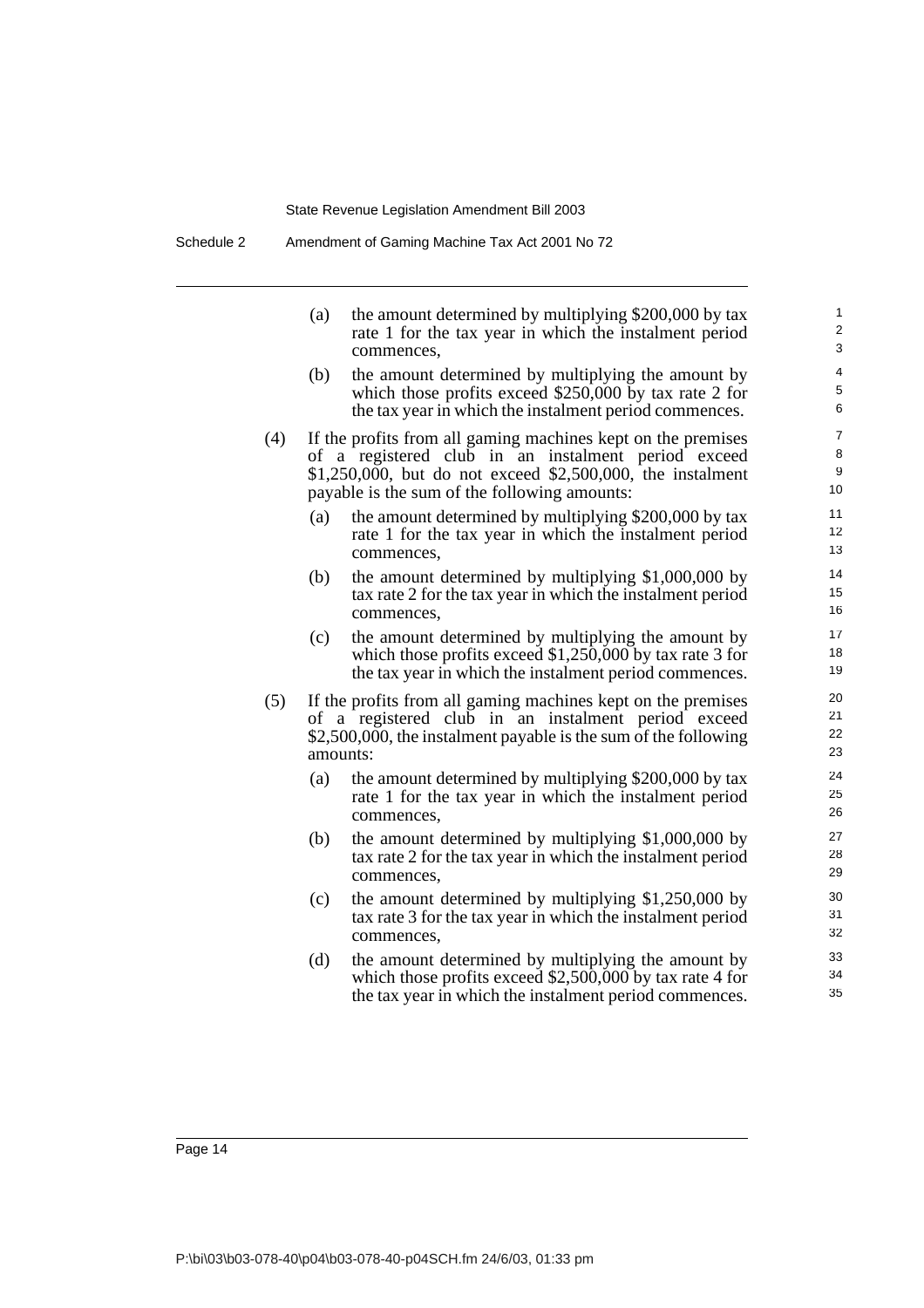**15A** 

Amendment of Gaming Machine Tax Act 2001 No 72 Schedule 2

| (6)<br>For the purposes of this section, tax rate 2, 3 or 4 for a tax year<br>is the rate that results from reducing by 1.5 the number<br>specified as the tax rate concerned for that year in Table 2.                                            | $\mathbf{1}$<br>$\overline{2}$<br>3 |
|----------------------------------------------------------------------------------------------------------------------------------------------------------------------------------------------------------------------------------------------------|-------------------------------------|
| Note. For example, tax rate 2 for an instalment in the 2004 tax year is<br>16.8 (18.3 minus 1.5). The purpose of the reduction under subsection (6)<br>is to take account of any rebate that may be available under Part 4.                        | 4<br>5<br>6                         |
| Despite anything to the contrary in this section, the remainder<br>(7)<br>of any tax that, under this Division, remains payable in respect<br>of the whole of a tax year is payable at the time of payment of<br>the last instalment for the year. | $\overline{7}$<br>8<br>9<br>10      |
| Subsection (7) does not affect any provision of the <i>Taxation</i><br>(8)<br>Administration Act 1996 or any arrangement that may be<br>entered into under that Act for the payment or compromise of<br>any debt.                                  | 11<br>12<br>13<br>14                |
| Tax rates for registered clubs                                                                                                                                                                                                                     | 15                                  |
| In this Division:                                                                                                                                                                                                                                  | 16                                  |
| <i>tax rate 1</i> for a tax year means the rate (expressed as a<br>percentage) specified in column 1 of Table 2 next to the tax<br>year concerned.                                                                                                 | 17<br>18<br>19                      |
| <i>tax rate</i> 2 for a tax year means the rate (expressed as a<br>percentage) specified in column 2 of Table 2 next to the tax<br>year concerned.                                                                                                 | 20<br>21<br>22                      |
| <i>tax rate</i> 3 for a tax year means the rate (expressed as a<br>percentage) specified in column 3 of Table 2 next to the tax<br>year concerned.                                                                                                 | 23<br>24<br>25                      |

*tax rate 4* for a tax year means the rate (expressed as a percentage) specified in column 4 of Table 2 next to the tax year concerned.

Page 15

26 27 28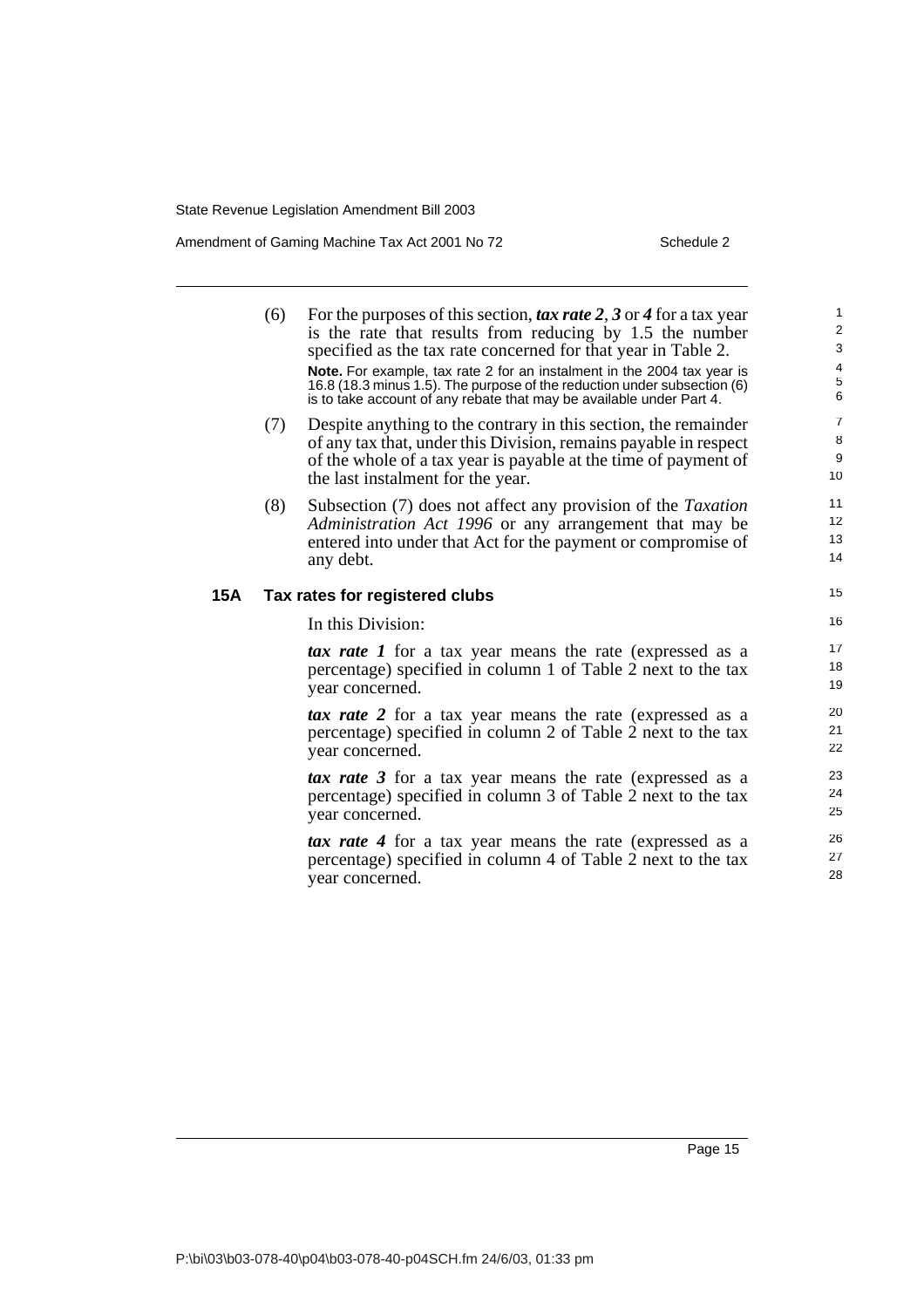Schedule 2 Amendment of Gaming Machine Tax Act 2001 No 72

|                                       | Column 1                                                 |                                                           | Column 2 Column 3                                          | Column 4                                   |
|---------------------------------------|----------------------------------------------------------|-----------------------------------------------------------|------------------------------------------------------------|--------------------------------------------|
| Tax year                              | Tax rate 1<br>(%)<br>(exceeds<br>\$200K but<br>not \$1M) | Tax rate 2<br>$(\%)$<br>(exceeds<br>\$1M but<br>not \$5M) | Tax rate 3<br>$(\%)$<br>exceeds)<br>\$5M but<br>not \$10M) | Tax rate 4<br>$(\%)$<br>(exceeds<br>\$10M) |
| 2004                                  | 10.8                                                     | 18.3                                                      | 19.7                                                       | 20.4                                       |
| 2005                                  | 10.7                                                     | 19.4                                                      | 22.3                                                       | 23.7                                       |
| 2006                                  | 10.5                                                     | 20.5                                                      | 24.8                                                       | 26.9                                       |
| 2007                                  | 10.4                                                     | 21.6                                                      | 27.4                                                       | 30.2                                       |
| 2008                                  | 10.3                                                     | 22.8                                                      | 29.9                                                       | 33.5                                       |
| 2009                                  | 10.1                                                     | 23.9                                                      | 32.5                                                       | 36.7                                       |
| $2010$ and<br>subsequent<br>tax years | 10.0                                                     | 25.0                                                      | 35.0                                                       | 40.0                                       |

1

6 7

### **Table 2: Tax rates—registered clubs**

**Note.** See Schedule 2A for arrangements for the 2003 tax year.

## **[5] Section 17 Tax rebate for community development and support expenditure** Omit "section 14 (3) (b)" wherever occurring.

Insert instead "section 14  $(3)$ ,  $(4)$  or  $(5)$ ".

#### **[6] Section 27A**

| Insert after section 27: | 8                              |    |
|--------------------------|--------------------------------|----|
| 27A                      | Arrangements for 2003 tax year | 9  |
|                          | Schedule 2A has effect.        | 10 |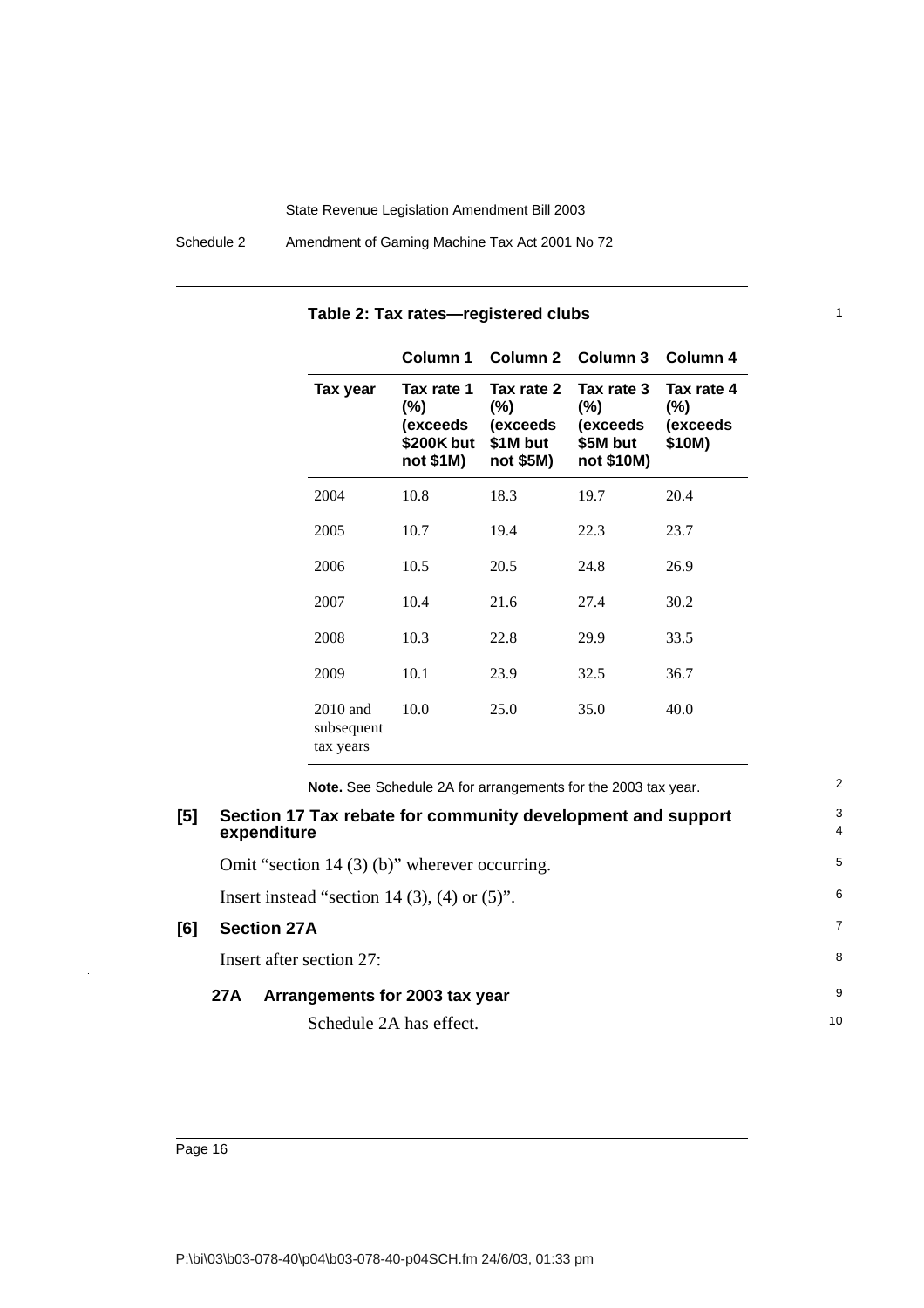$\ddot{\phantom{1}}$ 

 $\bar{z}$ 

 $\hat{\boldsymbol{\beta}}$ 

Amendment of Gaming Machine Tax Act 2001 No 72

| Schedule 2 |  |
|------------|--|
|            |  |

| $[7]$ | <b>Schedule 2 Savings and transitional provisions</b>                                                                                                                                                                                                                                                                                                                                                                             |
|-------|-----------------------------------------------------------------------------------------------------------------------------------------------------------------------------------------------------------------------------------------------------------------------------------------------------------------------------------------------------------------------------------------------------------------------------------|
|       | Insert at the end of clause $1(1)$ :                                                                                                                                                                                                                                                                                                                                                                                              |
|       | State Revenue Legislation Amendment Act 2003                                                                                                                                                                                                                                                                                                                                                                                      |
| [8]   | Schedule 2, Part 3                                                                                                                                                                                                                                                                                                                                                                                                                |
|       | <b>Insert after Part 2:</b>                                                                                                                                                                                                                                                                                                                                                                                                       |
|       | Part 3<br>Provisions consequent on enactment of<br><b>State Revenue Legislation Amendment</b><br><b>Act 2003</b>                                                                                                                                                                                                                                                                                                                  |
|       | 6<br><b>Changes to tax year</b>                                                                                                                                                                                                                                                                                                                                                                                                   |
|       | (1)<br>The amendment made to this Act by Schedule 2 [1] to the<br>State Revenue Legislation Amendment Act 2003 applies in<br>respect of a tax year commencing on or after:                                                                                                                                                                                                                                                        |
|       | in the case of a hotelier—1 July 2004, and<br>(a)                                                                                                                                                                                                                                                                                                                                                                                 |
|       | in the case of a registered club—1 September 2004.<br>(b)                                                                                                                                                                                                                                                                                                                                                                         |
|       | (2)<br>The amendments made to this Act by Schedule 2 to the State<br>Revenue Legislation Amendment Act 2003 do not affect any<br>liability for tax in respect of a tax year that commenced before<br>the commencement of that Schedule and this Act continues to<br>apply in respect of such a tax year, as if the amendments had<br>not been made.<br>Note. Special arrangements apply to the 2003 tax year. See<br>Schedule 2A. |
| [9]   | <b>Schedule 2A</b>                                                                                                                                                                                                                                                                                                                                                                                                                |
|       | Insert after Schedule 2:                                                                                                                                                                                                                                                                                                                                                                                                          |
|       | Schedule 2A Arrangements for 2003 tax year<br>(Section 27A)                                                                                                                                                                                                                                                                                                                                                                       |
|       | 2003 tax year-definition<br>1                                                                                                                                                                                                                                                                                                                                                                                                     |
|       | (1)<br>This Schedule applies in respect of the period of 9 months<br>commencing on:                                                                                                                                                                                                                                                                                                                                               |
|       | in the case of a hotelier—1 October 2003, or<br>(a)                                                                                                                                                                                                                                                                                                                                                                               |
|       | in the case of a registered club—1 December 2003.<br>(b)                                                                                                                                                                                                                                                                                                                                                                          |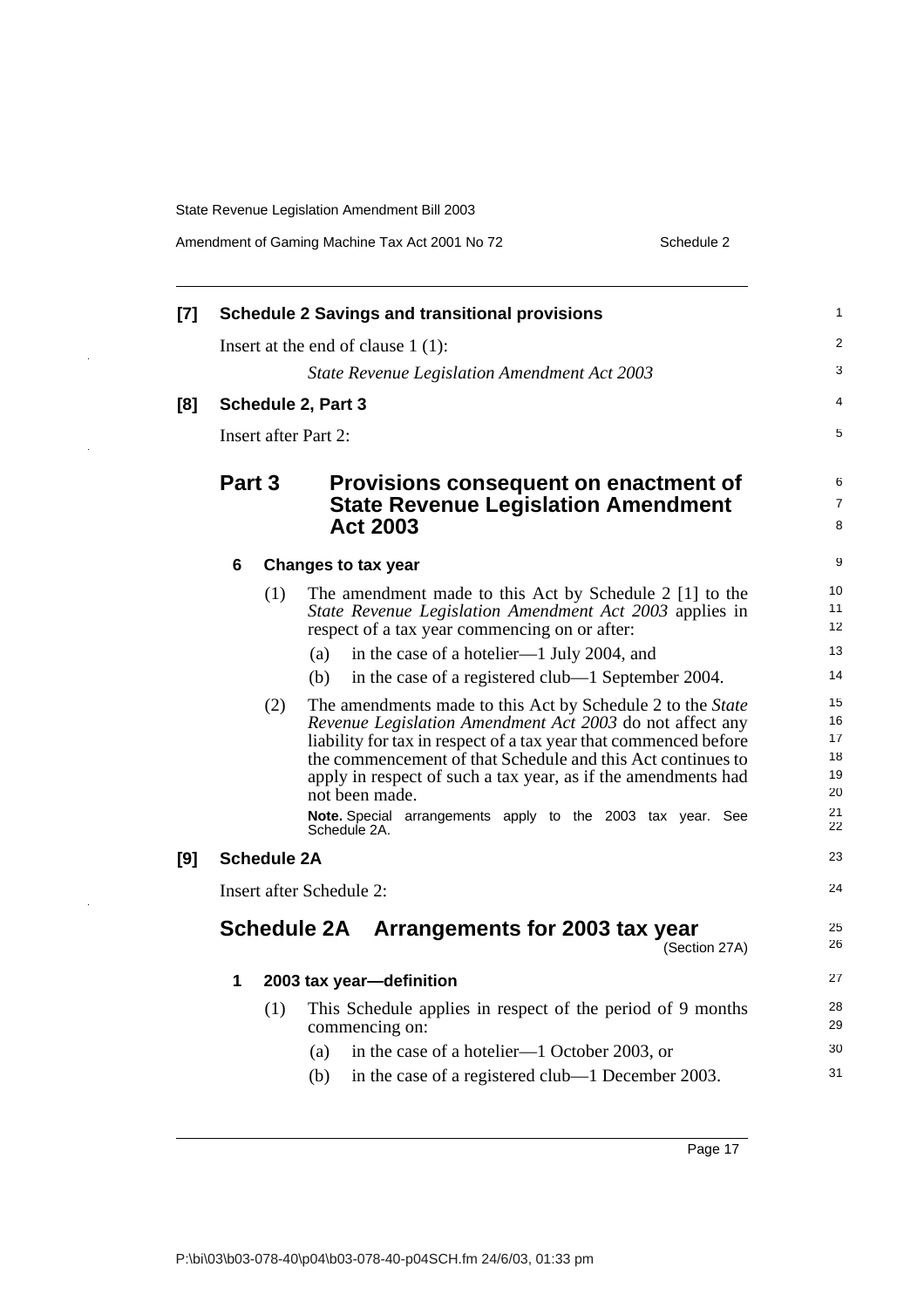Schedule 2 Amendment of Gaming Machine Tax Act 2001 No 72

|              | (2)                                  | The period to which this Schedule applies is taken, for the<br>purposes of this Act, to be a tax year (referred to in this<br>Schedule as the 2003 tax year).                                                                         | 1<br>$\overline{\mathbf{c}}$<br>3 |
|--------------|--------------------------------------|---------------------------------------------------------------------------------------------------------------------------------------------------------------------------------------------------------------------------------------|-----------------------------------|
| $\mathbf{2}$ | Instalment periods for 2003 tax year |                                                                                                                                                                                                                                       |                                   |
|              | (1)                                  | The 2003 tax year is taken, for the purposes of this Act, to be<br>divided into 3 periods of 3 months:                                                                                                                                | 5<br>6                            |
|              |                                      | in the case of a hotelier—commencing on 1 October<br>(a)<br>2003, 1 January 2004 and 1 April 2004, and                                                                                                                                | $\overline{7}$<br>8               |
|              |                                      | in the case of a registered club—commencing on 1<br>(b)<br>December 2003, 1 March 2004 and 1 June 2004.                                                                                                                               | 9<br>10                           |
|              | (2)                                  | Each of those periods (referred to in this Schedule as a 2003<br><i>instalment period</i> ) is taken to be an instalment period for the<br>purposes of this Act in respect of the 2003 tax year and section<br>7 applies accordingly. | 11<br>12<br>13<br>14              |
|              | (3)                                  | Section 10 applies in respect of the 2003 tax year as if a<br>reference to the relevant 4 quarterly instalments were a<br>reference to the 3 instalments payable for the 2003 tax year.                                               | 15<br>16<br>17                    |
| 3            |                                      | Part 3 does not apply to 2003 tax year                                                                                                                                                                                                | 18                                |
|              |                                      | Part 3 does not apply in respect of the 2003 tax year.                                                                                                                                                                                | 19                                |
| 4            |                                      | Annual rate for hoteliers-2003 tax year                                                                                                                                                                                               | 20                                |
|              | (1)                                  | If the profits from all gaming machines kept in a hotel in the<br>2003 tax year do not exceed \$18,750, tax is payable on the<br>profits at the rate of 5.91%.                                                                        | 21<br>22<br>23                    |
|              | (2)                                  | If the profits from all gaming machines kept in a hotel in the<br>2003 tax year exceed \$18,750 but do not exceed \$300,000, tax<br>is payable:                                                                                       | 24<br>25<br>26                    |
|              |                                      | in the sum of $$1,108.13$ , and<br>(a)                                                                                                                                                                                                | 27                                |
|              |                                      | (b)<br>on so much of the profits as exceeds \$18,750, at the rate<br>of 15.91%.                                                                                                                                                       | 28<br>29                          |
|              | (3)                                  | If the profits from all gaming machines kept in a hotel in the<br>2003 tax year exceed \$300,000 but do not exceed \$750,000,<br>tax is payable:                                                                                      | 30<br>31<br>32                    |
|              |                                      | (a)<br>in the sum of \$45,855, and                                                                                                                                                                                                    | 33                                |
|              |                                      | on so much of the profits as exceeds \$300,000, at the<br>(b)<br>rate of 25.91%.                                                                                                                                                      | 34<br>35                          |
|              |                                      |                                                                                                                                                                                                                                       |                                   |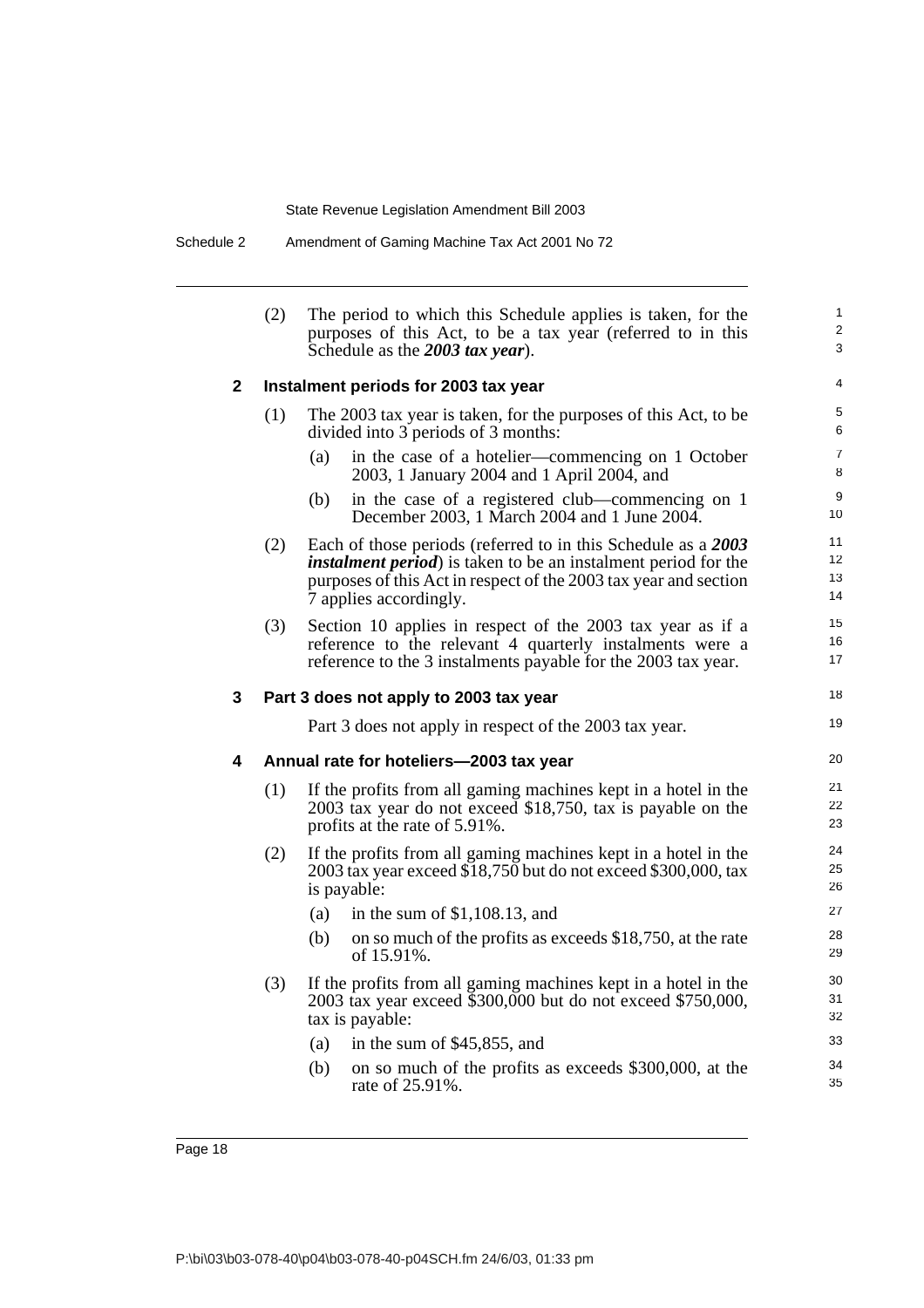|   | (4) | If the profits from all gaming machines kept in a hotel in the<br>2003 tax year exceed \$750,000, tax is payable:                                                                                                                                  | $\mathbf{1}$<br>$\overline{2}$ |
|---|-----|----------------------------------------------------------------------------------------------------------------------------------------------------------------------------------------------------------------------------------------------------|--------------------------------|
|   |     | in the sum of $$162,450$ , and<br>(a)                                                                                                                                                                                                              | 3                              |
|   |     | (b)<br>on so much of the profits as exceeds \$750,000, at the<br>rate of 30.91%.                                                                                                                                                                   | 4<br>5                         |
| 5 |     | <b>Instalment rate for hoteliers</b>                                                                                                                                                                                                               | 6                              |
|   | (1) | If the profits from all gaming machines kept in a hotel in a<br>2003 instalment period do not exceed \$6,250, the instalment<br>payable is an amount equal to 5.91% of those profits.                                                              | $\overline{7}$<br>8<br>9       |
|   | (2) | If the profits from all gaming machines kept in a hotel in a<br>2003 instalment period exceed \$6,250 but do not exceed<br>\$100,000, the instalment payable is:                                                                                   | 10<br>11<br>12 <sup>2</sup>    |
|   |     | the sum of \$369.38, and<br>(a)                                                                                                                                                                                                                    | 13                             |
|   |     | (b)<br>an amount equal to 15.91% of the amount by which the<br>profits exceed \$6,250.                                                                                                                                                             | 14<br>15                       |
|   | (3) | If the profits from all gaming machines kept in a hotel in a<br>2003 instalment period exceed \$100,000 but do not exceed<br>\$250,000, the instalment payable is:                                                                                 | 16<br>17<br>18                 |
|   |     | the sum of $$15,285$ , and<br>(a)                                                                                                                                                                                                                  | 19                             |
|   |     | (b)<br>an amount equal to 25.91% of the amount by which the<br>profits exceed \$100,000.                                                                                                                                                           | 20<br>21                       |
|   | (4) | If the profits from all gaming machines kept in a hotel in a<br>2003 instalment period exceed \$250,000, the instalment<br>payable is:                                                                                                             | 22<br>23<br>24                 |
|   |     | the sum of $$54,150$ , and<br>(a)                                                                                                                                                                                                                  | 25                             |
|   |     | an amount equal to 30.91% of the amount by which the<br>(b)<br>profits exceed \$250,000.                                                                                                                                                           | 26<br>27                       |
| 6 |     | Annual rate for registered clubs-2003 tax year                                                                                                                                                                                                     | 28                             |
|   | (1) | If the profits from all gaming machines kept on the premises<br>of a registered club in the 2003 tax year do not exceed<br>\$150,000, no tax is payable on the profits.                                                                            | 29<br>30<br>31                 |
|   | (2) | If the profits from all gaming machines kept on the premises<br>of a registered club in the 2003 tax year exceed \$150,000 but<br>do not exceed \$750,000, tax is payable on so much of the<br>profits as exceeds \$150,000 at the rate of 10.91%. | 32<br>33<br>34<br>35           |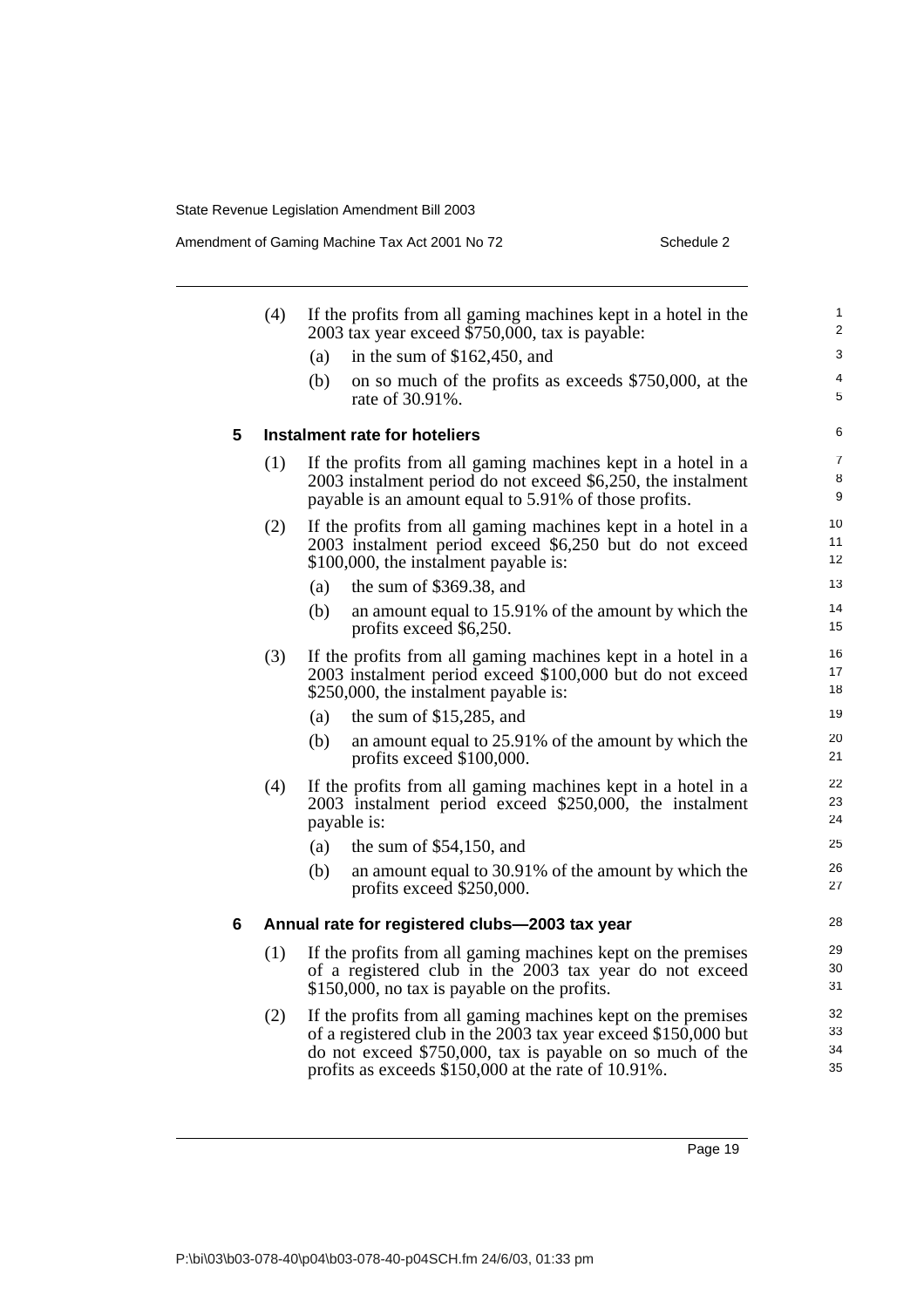|   | (3) |           | If the profits from all gaming machines kept on the premises<br>of a registered club in the 2003 tax year exceed \$750,000, tax<br>is payable:                                                                                                                                 | 1<br>$\overline{2}$<br>3   |
|---|-----|-----------|--------------------------------------------------------------------------------------------------------------------------------------------------------------------------------------------------------------------------------------------------------------------------------|----------------------------|
|   |     | (a)       | in the sum of $$65,460$ , and                                                                                                                                                                                                                                                  | 4                          |
|   |     | (b)       | on so much of the profits as exceeds \$750,000, at the<br>rate of 17.16%, except as provided by Part 4.                                                                                                                                                                        | 5<br>6                     |
| 7 |     |           | Instalment rate for registered clubs                                                                                                                                                                                                                                           | 7                          |
|   | (1) |           | If the profits from all gaming machines kept on the premises<br>of a registered club in a 2003 instalment period do not exceed<br>\$50,000, no instalment is payable.                                                                                                          | 8<br>9<br>10               |
|   | (2) |           | If the profits from all gaming machines kept on the premises<br>of a registered club in a 2003 instalment period exceed<br>\$50,000 but do not exceed \$250,000, the instalment payable<br>is an amount equal to 10.91% of the amount by which the<br>profits exceed \$50,000. | 11<br>12<br>13<br>14<br>15 |
|   | (3) |           | If the profits from all gaming machines kept on the premises<br>of a registered club in a 2003 instalment period exceed<br>\$250,000, the instalment payable is:                                                                                                               | 16<br>17<br>18             |
|   |     | (a)       | the sum of $$21,820$ , and                                                                                                                                                                                                                                                     | 19                         |
|   |     | (b)       | an amount equal to 15.66% of the amount by which the<br>profits exceed \$250,000.                                                                                                                                                                                              | 20<br>21                   |
|   | (4) |           | Despite anything to the contrary in this clause, the remainder<br>of any tax that, under this Schedule, remains payable in<br>respect of the whole of the 2003 tax year is payable at the time<br>of payment of the last instalment for the year.                              | 22<br>23<br>24<br>25       |
|   | (5) | any debt. | Subclause (4) does not affect any provision of the <i>Taxation</i><br>Administration Act 1996 or any arrangement that may be<br>entered into under that Act for the payment or compromise of                                                                                   | 26<br>27<br>28<br>29       |
| 8 |     |           | <b>Application of Part 4</b>                                                                                                                                                                                                                                                   | 30                         |
|   |     |           | Part 4 applies in respect of the 2003 tax year as if a reference<br>in section 17 to section 14 (3), (4) or (5) included a reference<br>to clause $6(3)(b)$ and as if the reference in section 17 (4) to<br>\$1,000,000 were a reference to \$750,000.                         | 31<br>32<br>33<br>34       |
|   |     |           |                                                                                                                                                                                                                                                                                |                            |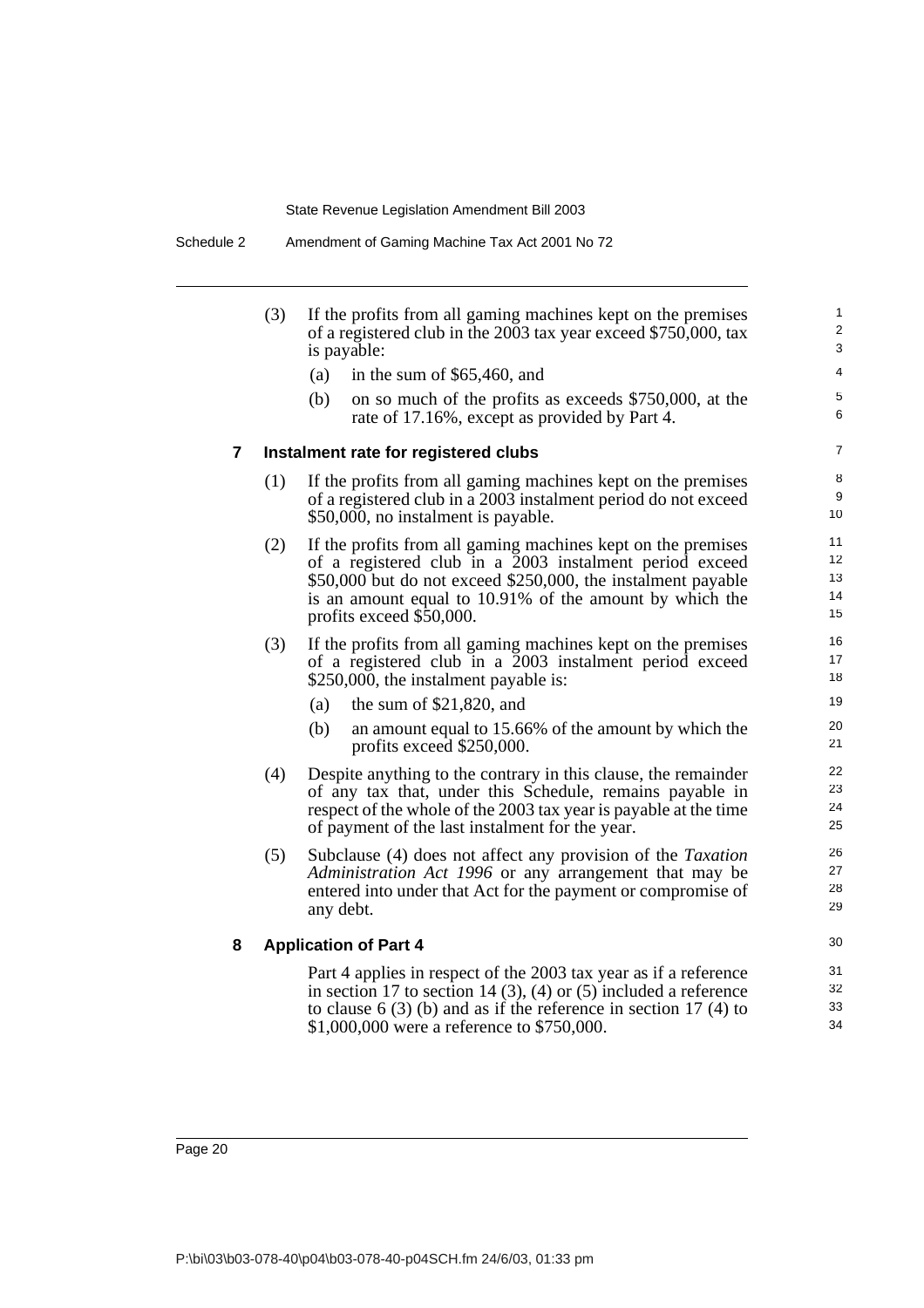Amendment of Parking Space Levy Act 1992 No 32 Schedule 3

<span id="page-28-0"></span>

|       |               | <b>Schedule 3 Amendment of Parking Space Levy Act</b><br>1992 No 32                                                                                                                                                                                                                                                                                                                                                  | $\mathbf{1}$<br>$\overline{c}$   |
|-------|---------------|----------------------------------------------------------------------------------------------------------------------------------------------------------------------------------------------------------------------------------------------------------------------------------------------------------------------------------------------------------------------------------------------------------------------|----------------------------------|
|       |               | (Section 3)                                                                                                                                                                                                                                                                                                                                                                                                          | 3                                |
| $[1]$ |               | <b>Section 4 Definitions</b>                                                                                                                                                                                                                                                                                                                                                                                         | 4                                |
|       |               | Insert in alphabetical order in section $4(1)$ :                                                                                                                                                                                                                                                                                                                                                                     | 5                                |
|       |               | CPI adjusted levy for a Category 1 area or a Category 2 area<br>for a particular financial year means the amount determined in<br>accordance with section 12.                                                                                                                                                                                                                                                        | 6<br>$\overline{7}$<br>8         |
| $[2]$ | Section 4 (6) |                                                                                                                                                                                                                                                                                                                                                                                                                      | 9                                |
|       |               | Insert after section $4(5)$ :                                                                                                                                                                                                                                                                                                                                                                                        | 10 <sup>1</sup>                  |
|       | (6)           | Notes included in this Act do not form part of this Act.                                                                                                                                                                                                                                                                                                                                                             | 11                               |
| $[3]$ |               | <b>Section 11 Amount of levy</b>                                                                                                                                                                                                                                                                                                                                                                                     | 12 <sup>°</sup>                  |
|       |               | Omit "in the 2000 financial year and on 1 September in each financial year<br>after 2000" from section 11 $(3)$ .                                                                                                                                                                                                                                                                                                    | 13<br>14                         |
|       | inclusive)".  | Insert instead "in each of the financial years from 2000 to 2002 (both years                                                                                                                                                                                                                                                                                                                                         | 15<br>16                         |
| $[4]$ |               | Section 11 (4) and (5)                                                                                                                                                                                                                                                                                                                                                                                               | 17                               |
|       |               | Insert after section 11 $(3)$ :                                                                                                                                                                                                                                                                                                                                                                                      | 18                               |
|       | (4)           | The amount of the levy that is payable on 1 September in the<br>2003 financial year is:                                                                                                                                                                                                                                                                                                                              | 19<br>20                         |
|       |               | \$840 for each parking space within a Category 1 area<br>(a)<br>for which the levy is payable, or                                                                                                                                                                                                                                                                                                                    | 21<br>22                         |
|       |               | \$420 for each parking space within a Category 2 area<br>(b)<br>for which the levy is payable.                                                                                                                                                                                                                                                                                                                       | 23<br>24                         |
|       |               | Note. The levy payable for the 2003 financial year (\$840 for a Category<br>1 area and \$420 for a Category 2 area) was calculated by adjusting the<br>previous levy (\$800 and \$400 respectively) in accordance with the<br>cumulative percentage increase in the consumer price index for the<br>period from 30 September 2000 to 31 March 2003, with a discount for<br>the impact of the Goods and Services Tax. | 25<br>26<br>27<br>28<br>29<br>30 |
|       | (5)           | The amount of the levy that is payable on 1 September in the<br>2004 financial year and on 1 September in each subsequent<br>financial year is:                                                                                                                                                                                                                                                                      | 31<br>32<br>33                   |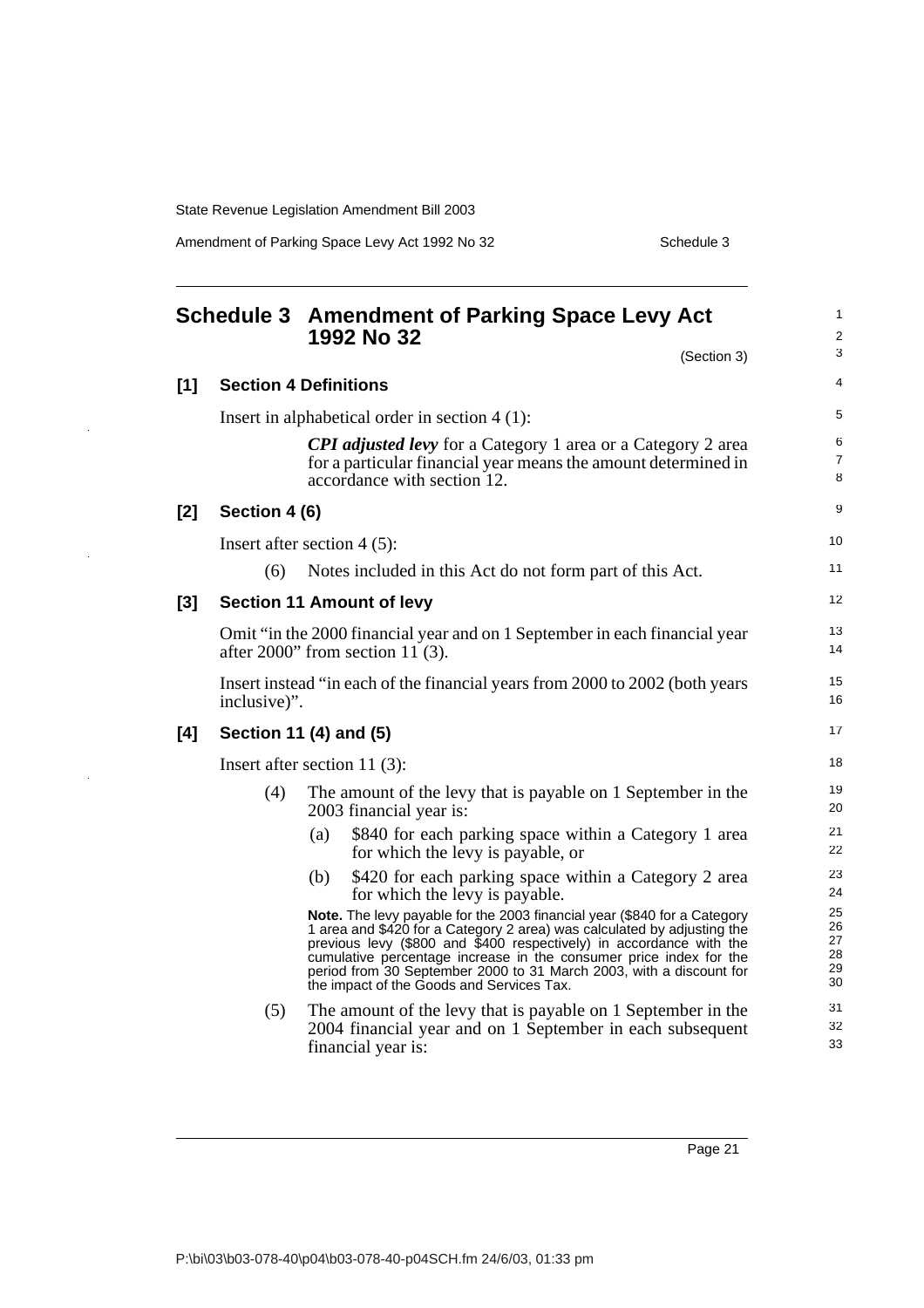- (a) for each parking space within a Category 1 area—the CPI adjusted levy for a Category 1 area for the particular financial year concerned, and
- (b) for each parking space within a Category 2 area—the CPI adjusted levy for a Category 2 area for the particular financial year concerned.

#### **[5] Sections 12 and 12A**

Omit section 12. Insert instead:

#### **12 CPI adjusted levy**

(1) The CPI adjusted levy for a Category 1 area or a Category 2 area for a particular financial year is to be determined in accordance with the following formula:

$$
C = \frac{L \times A}{B}
$$

where:

*C* is the CPI adjusted levy being determined, rounded down to the nearest 2 decimal points.

*L* is:

- (a) in the case of a determination of the CPI adjusted levy for a Category 1 area for a particular financial year the amount of the levy payable on 1 September in the previous financial year in respect of a parking space within a Category 1 area, or
- (b) in the case of a determination of the CPI adjusted levy for a Category 2 area for a particular financial year the amount of the levy payable on 1 September in the previous financial year in respect of a parking space within a Category 2 area.

*A* is the sum of the consumer price index numbers for the 4 consecutive quarters of June, September, December and March with the September quarter being the September quarter of the financial year previous to the financial year for which the CPI adjusted levy is being determined.

**Note.** For example, in the case of a determination of the CPI adjusted levy for the 2004 financial year, "A" is the sum of the consumer price index numbers for June 2003, September 2003, December 2003 and March 2004.

9

7

8

10 11 12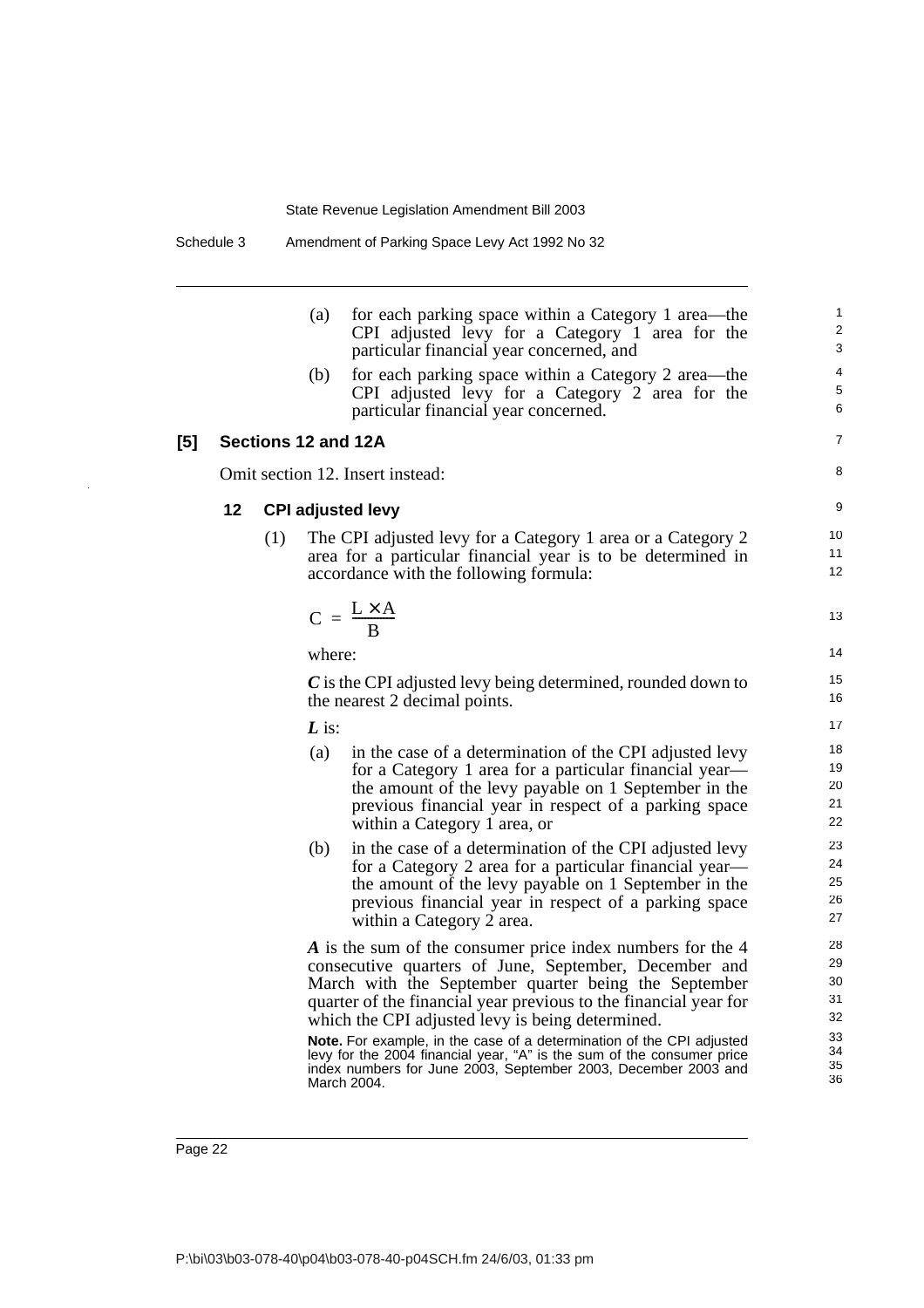Amendment of Parking Space Levy Act 1992 No 32 Schedule 3

*B* is the sum of the consumer price index numbers for the 4 consecutive quarters of June, September, December and March with the September quarter being the September quarter of the financial year that is 2 years previous to the financial year for which the CPI adjusted levy is being determined.

**Note.** For example, in the case of a determination of the CPI adjusted levy for the 2004 financial year, "B" is the sum of the consumer price index numbers for June 2002, September 2002, December 2002 and March 2003.

- (2) The CPI adjusted levy determined under subsection (1) is to be rounded up or down to the nearest \$10 (and, if the amount by which the levy is to be rounded is \$5, is to be rounded up).
- (3) In this section:

*consumer price index* means the Consumer Price Index (All Groups Index) for Sydney issued by the Australian Statistician (or such other economic index as the regulations prescribe).

#### **12A Notice of CPI adjusted levy**

- (1) By the beginning of each financial year, the Minister is to cause a notice to be published in the Gazette specifying the amount of the levy payable on 1 September in that financial year:
	- (a) for each parking space within a Category 1 area for which the levy is payable, and
	- (b) for each parking space within a Category 2 area for which the levy is payable,

as determined in accordance with section 12.

(2) A failure to publish such a notice for a financial year does not have any effect on the operation of section 12 in respect of the levy payable in that financial year.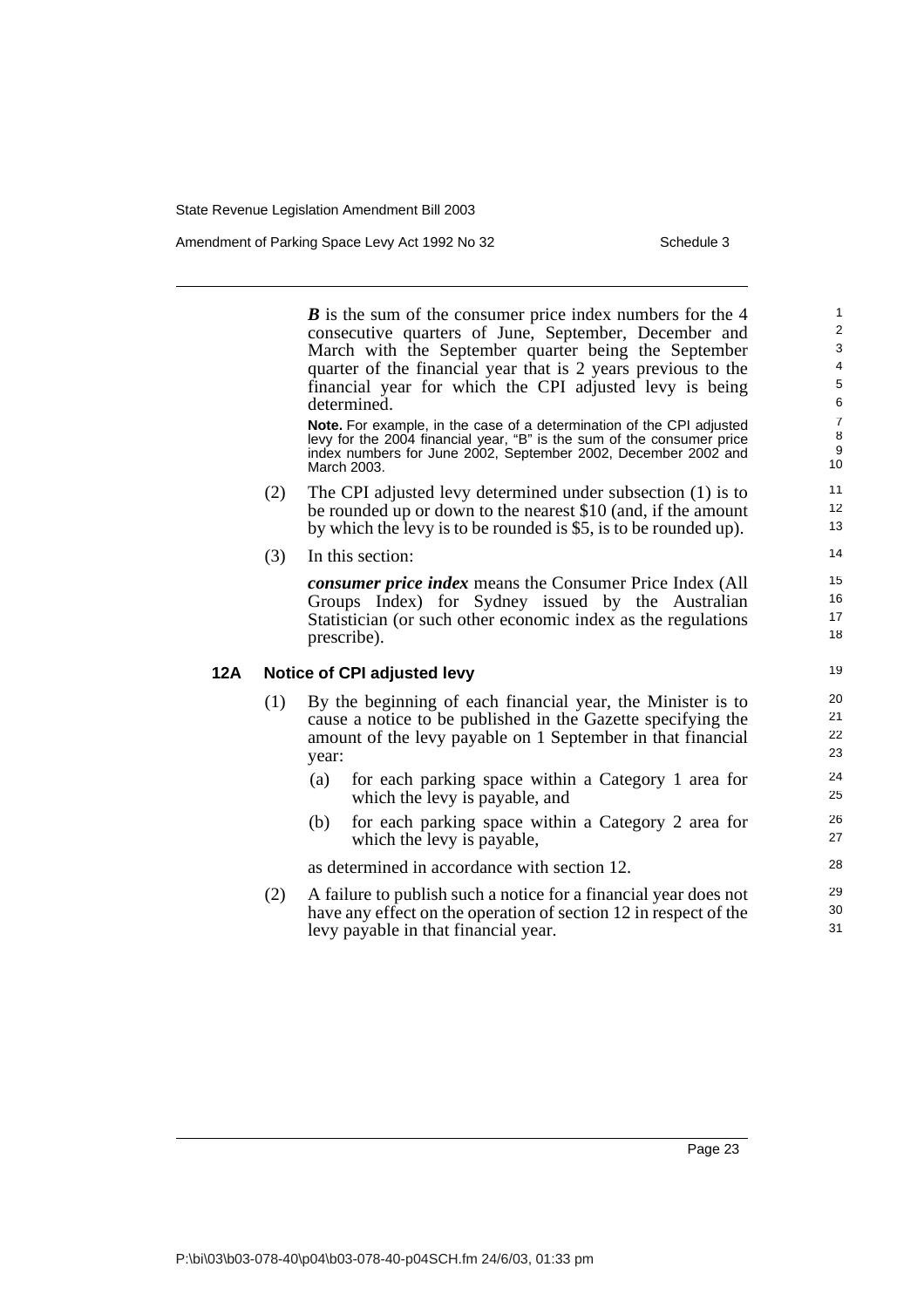Schedule 3 Amendment of Parking Space Levy Act 1992 No 32

|    |        | Insert before clause 1:                                                                                                                                                                      |
|----|--------|----------------------------------------------------------------------------------------------------------------------------------------------------------------------------------------------|
|    | Part 1 | <b>Regulations</b>                                                                                                                                                                           |
| 1Α |        | <b>Regulations</b>                                                                                                                                                                           |
|    | (1)    | The regulations may contain provisions of a savings or<br>transitional nature consequent on the enactment of the<br>following Acts:                                                          |
|    |        | State Revenue Legislation Amendment Act 2003                                                                                                                                                 |
|    | (2)    | Any such provision may, if the regulations so provide, take<br>effect from the date of assent to the Act concerned or a later<br>date.                                                       |
|    | (3)    | To the extent to which any such provision takes effect from a<br>date that is earlier than the date of its publication in the<br>Gazette, the provision does not operate so as:              |
|    |        | to affect, in a manner prejudicial to any person (other<br>(a)<br>than the State or an authority of the State), the rights of<br>that person existing before the date of its publication, or |
|    |        | (b)<br>to impose liabilities on any person (other than the State<br>or an authority of the State) in respect of anything done<br>or omitted to be done before the date of its publication.   |
|    | Part 2 | Provisions consequent on enactment of<br>this Act                                                                                                                                            |
|    |        | Schedule 1, Part 3, heading                                                                                                                                                                  |
|    |        | Insert before clause 3:                                                                                                                                                                      |
|    | Part 3 |                                                                                                                                                                                              |
|    |        | Provisions consequent on enactment of<br><b>Parking Space Levy Amendment Act</b>                                                                                                             |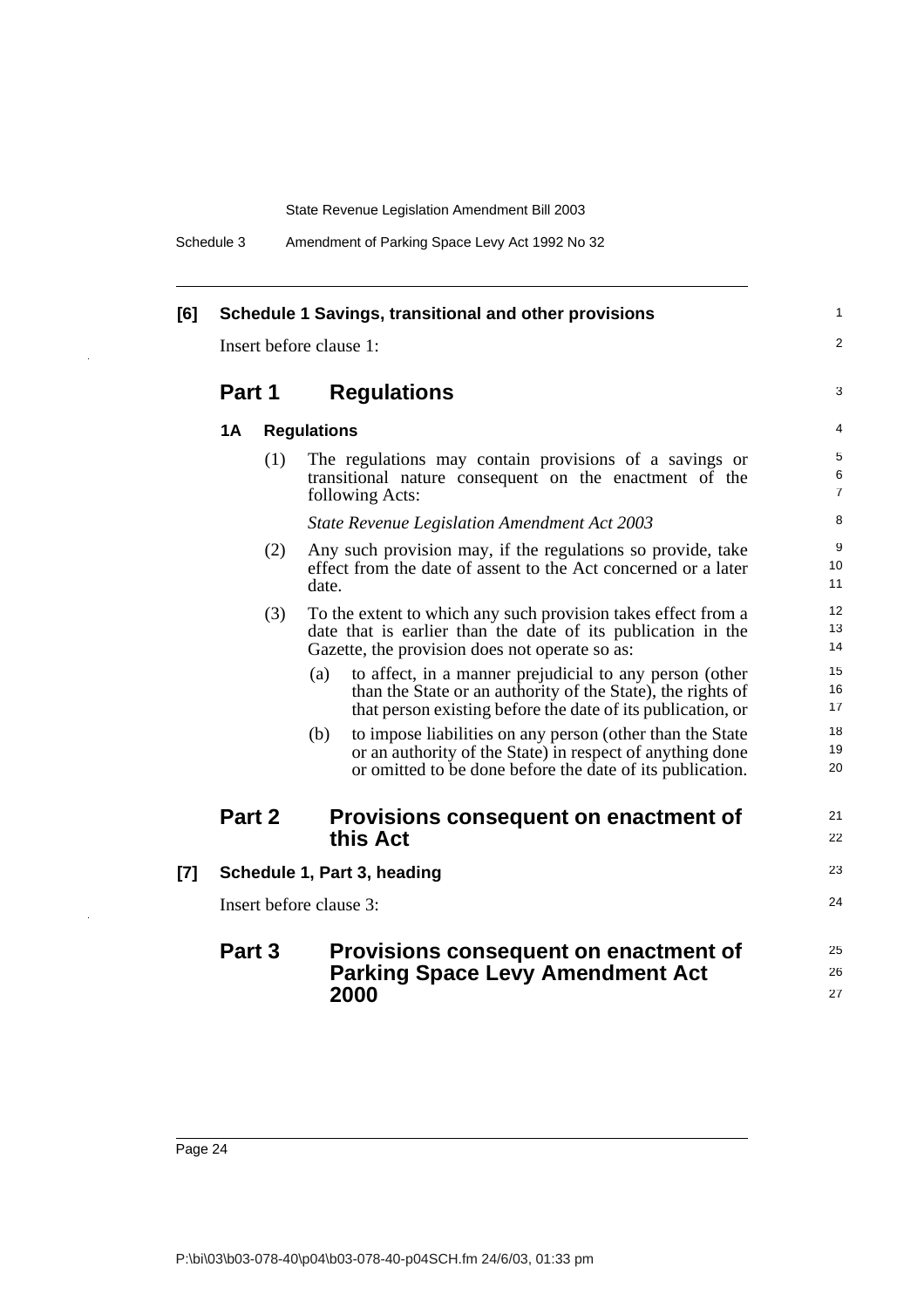Amendment of Parking Space Levy Act 1992 No 32 Schedule 3

#### **[8] Schedule 1, Part 4** Insert after clause 3: **Part 4 Provisions consequent on enactment of State Revenue Legislation Amendment Act 2003 4 Increase in levy for 2003 financial year** The imposition, payment and recovery of a levy under this Act on or after 1 July 2003 and before the date of assent to the *State Revenue Legislation Amendment Act 2003* is taken to have been validly done to the extent that it would have been validly done had that Act been in force at the time that it was done. **5 Notice of levy amount** Section 12A, as inserted by the *State Revenue Legislation Amendment Act 2003*, does not apply in respect of the 2003 financial year. 1  $\overline{2}$ 3 4 5 6 7 8 9 10 11 12 13 14 15 16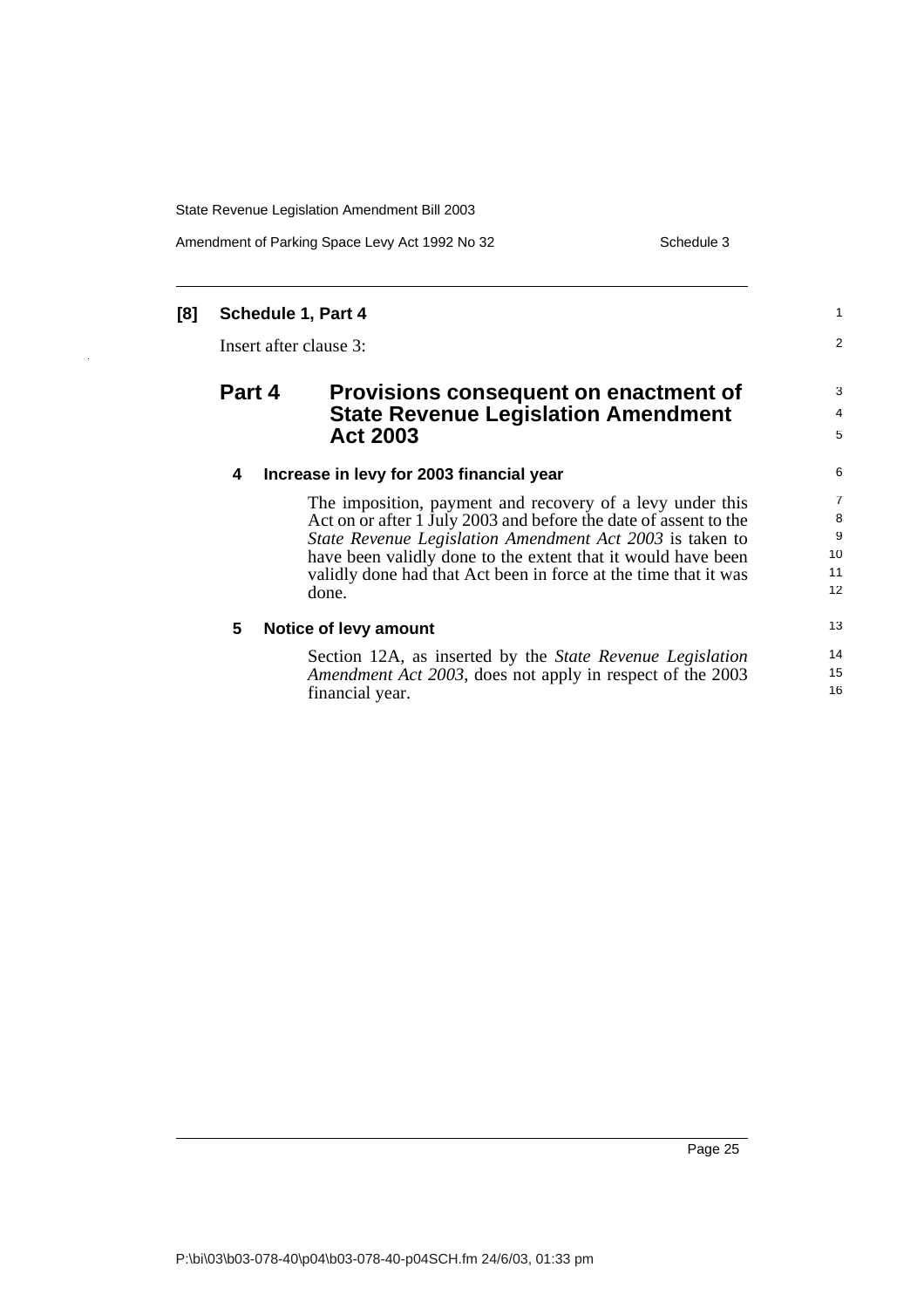Schedule 4 Amendment of Pay-roll Tax Act 1971 No 22

<span id="page-33-0"></span>

| $[1]$ |       | <b>Section 3AA Wages</b>                                                                                                                                                                                                                                                                                                                                                                                                                                                                                                  |
|-------|-------|---------------------------------------------------------------------------------------------------------------------------------------------------------------------------------------------------------------------------------------------------------------------------------------------------------------------------------------------------------------------------------------------------------------------------------------------------------------------------------------------------------------------------|
|       |       | Insert after section 3AA (2):                                                                                                                                                                                                                                                                                                                                                                                                                                                                                             |
|       | (2A)  | Wages includes the value of any contribution that is taken to<br>constitute wages under section 3AD or 3AE.                                                                                                                                                                                                                                                                                                                                                                                                               |
| $[2]$ |       | Section 3AA (6BA)                                                                                                                                                                                                                                                                                                                                                                                                                                                                                                         |
|       |       | Insert after section 3AA (6B):                                                                                                                                                                                                                                                                                                                                                                                                                                                                                            |
|       | (6BA) | Wages includes an amount paid or payable by a company as<br>a consequence of the termination of the services or office of a<br>director or member of the governing body of the company,<br>whether or not paid to the director or member or to any other<br>person or body, that would be an eligible termination payment<br>(within the meaning of section 27A of the Income Tax<br>Assessment Act 1936 of the Commonwealth) if the amount<br>had been paid or payable as a consequence of termination of<br>employment. |
| $[3]$ |       | Section 3AA (6C)                                                                                                                                                                                                                                                                                                                                                                                                                                                                                                          |
|       |       | Insert "or $(6BA)$ " after " $(6B)$ ".                                                                                                                                                                                                                                                                                                                                                                                                                                                                                    |
| [4]   |       | Section 3AA (9A)                                                                                                                                                                                                                                                                                                                                                                                                                                                                                                          |
|       |       | Insert after section 3AA (9):                                                                                                                                                                                                                                                                                                                                                                                                                                                                                             |
|       | (9A)  | A reference in this section to a director or member of the<br>governing body of a company includes a reference to a former<br>director or former member of the governing body of a<br>company.                                                                                                                                                                                                                                                                                                                            |
| [5]   |       | <b>Sections 3AD and 3AE</b>                                                                                                                                                                                                                                                                                                                                                                                                                                                                                               |
|       |       | Insert after section 3AC:                                                                                                                                                                                                                                                                                                                                                                                                                                                                                                 |
|       | 3AD   | Inclusion of employee share scheme contributions as wages                                                                                                                                                                                                                                                                                                                                                                                                                                                                 |
|       | (1)   | The value of any contribution (other than anything that is<br>otherwise wages under this Act) to a share scheme that is<br>provided or liable to be provided to or in relation to an                                                                                                                                                                                                                                                                                                                                      |

Page 26

 $\bar{\bar{z}}$ 

 $\overline{\phantom{a}}$ 

i,

J.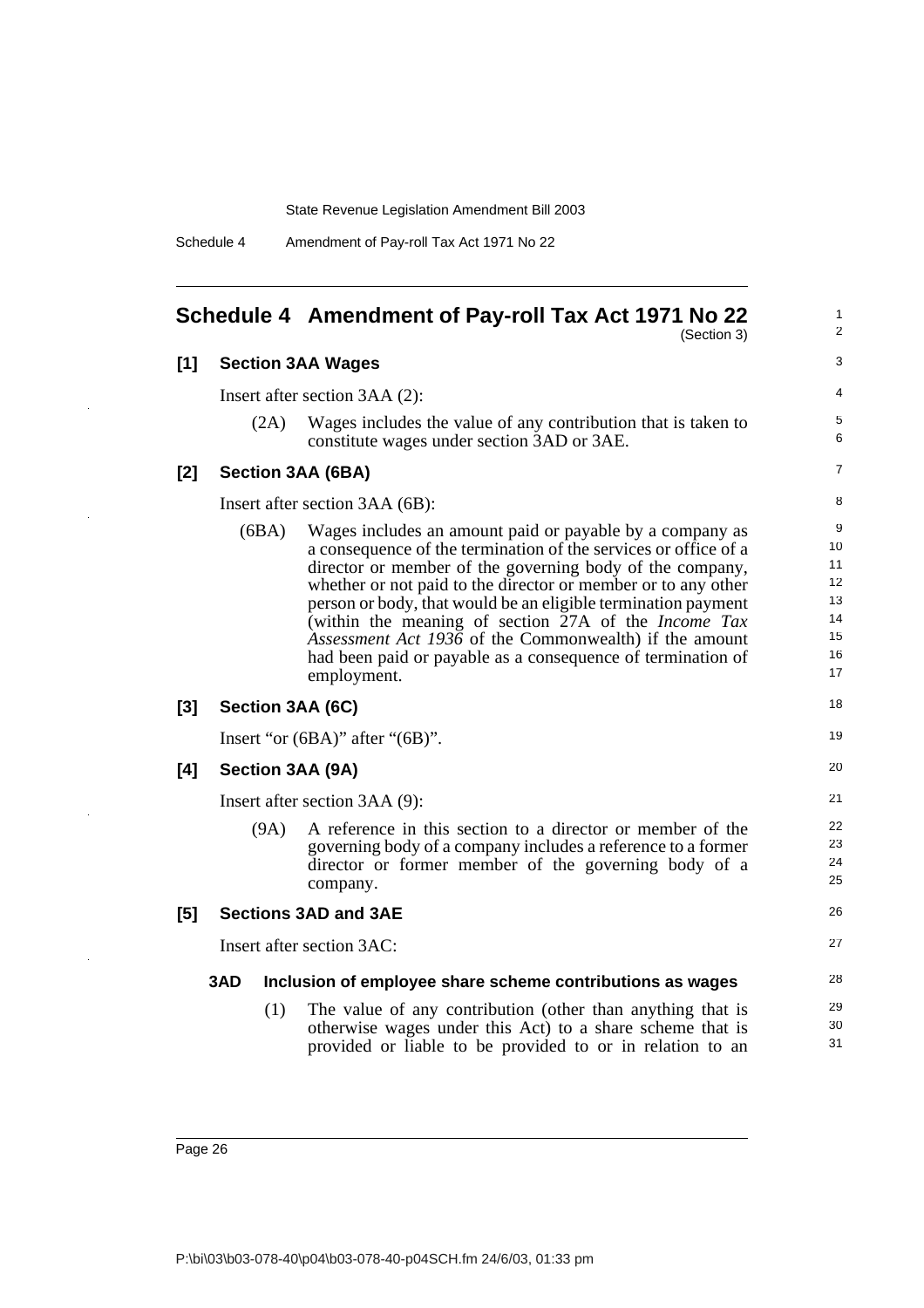Amendment of Pay-roll Tax Act 1971 No 22 Schedule 4

employee is taken, for the purposes of section 3AA, to constitute wages paid or payable (as the case requires) to the employee.

- (2) For the purposes of this section, a *share scheme* is a scheme by which an employer provides shares, rights to acquire shares, units in a unit trust scheme or rights to acquire units in a unit trust scheme, whether directly or indirectly, to or in relation to an employee in respect of services performed or rendered by the employee.
- (3) The value of a contribution to a share scheme is:
	- (a) if the contribution is a share, unit in a unit trust scheme or right to acquire a share or unit in a unit trust scheme—the market value of the contribution, determined in accordance with Schedule 1A, on the day that the share, unit or right is contributed, less any consideration for the acquisition of the share, unit or right paid or given by the employee, or
	- (b) if the contribution is money—the amount of money provided, or
	- (c) if the contribution is property (other than property referred to in paragraph (a) or money) that is worth money—the amount of money that it is worth at the time the property is contributed.
- (4) A contribution to a share scheme that is provided or liable to be provided to or in relation to an employee by a person acting for, or in concert with, or under an arrangement or undertaking (whether formal or informal and whether express or implied) with, the employer is taken to be provided by the employer.
- (5) In this section:

*provided* includes paid, given, conferred or granted and, in relation to a contribution to a share scheme that is property, includes a reference to the conferral or disposal of any right, title or interest in the property, whether legal or beneficial, by sale, gift, declaration of trust or otherwise.

*right* to acquire a share or unit includes any right, or option, whether actual, prospective or contingent, of a person to have a share or unit issued or transferred to the person.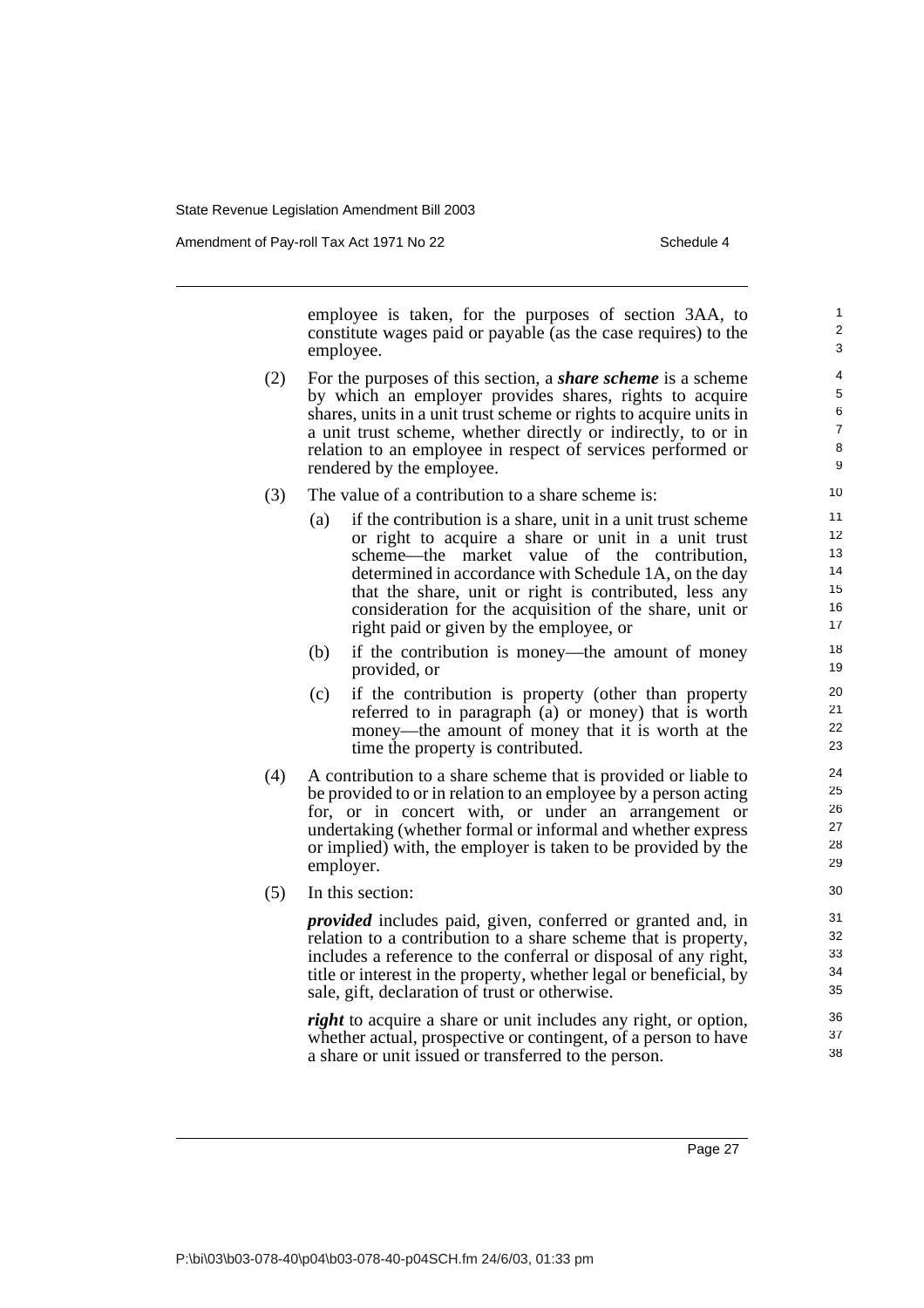Schedule 4 Amendment of Pay-roll Tax Act 1971 No 22

*unit* in a unit trust scheme means a right or interest (whether described as a unit or a sub-unit or otherwise) of a beneficiary under the scheme.

*unit trust scheme* means any arrangements made for the purpose, or having the effect, of providing, for persons having funds available for investment, facilities for the participation by them, as beneficiaries under a trust, in any profits, income or distribution of assets arising from the acquisition, holding, management or disposal of any property whatever pursuant to the trust.

#### **3AE Inclusion of share scheme contributions made to directors and members of governing bodies of companies as wages**

- (1) The value of any contribution (other than anything that is otherwise wages under this Act) provided or liable to be provided to or in relation to a director or member of the governing body of a company by way of remuneration to the director or member that would be a contribution to a share scheme under section 3AD if the director or member were an employee of the company is taken, for the purposes of section 3AA, to constitute wages paid or payable (as the case requires) to the director or member.
- (2) Section 3AD, and Schedule 1A, apply in respect of any such contribution as if a reference to the employer were a reference to the company and a reference to the employee were a reference to the director or member of the governing body of the company.
- (3) In this section, a reference to a director or member of the governing body of a company includes a reference to a former director or former member of the governing body of a company.
- (4) In this section: *provided* has the meaning given by section 3AD. **[6] Section 3A Application of this Act to certain contracts**

Insert after section 3A (2) (e):

, and

(f) an amount paid or payable for or in relation to the performance of work under a relevant contract is taken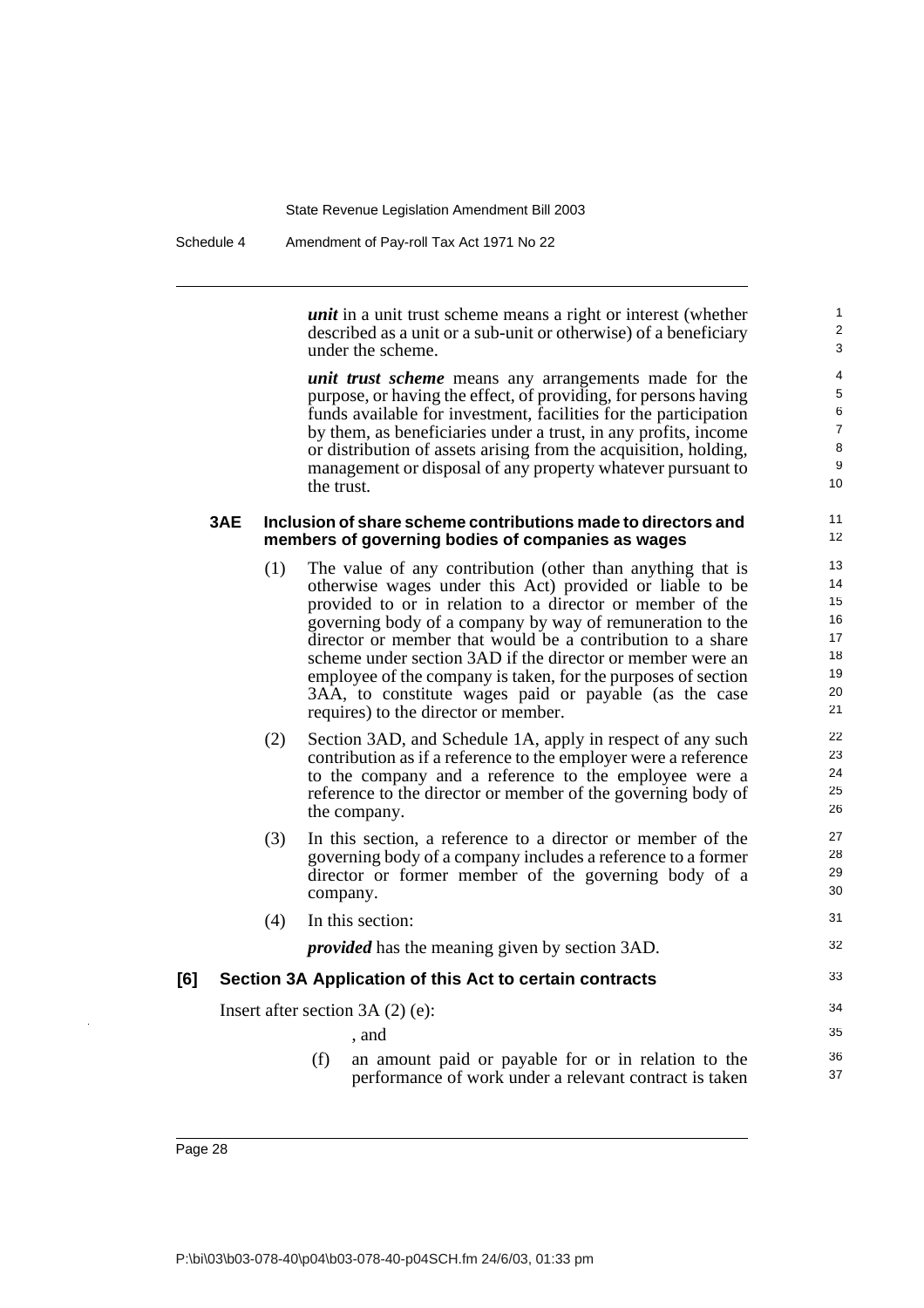Amendment of Pay-roll Tax Act 1971 No 22 Schedule 4

10

23

24 25 26

to include the value of any contribution to a share scheme (not otherwise included as wages under this Act) provided or liable to be provided by the employer that is taken to constitute wages under section 3AD.

#### **[7] Section 10 Exemption from pay-roll tax**

Insert after section 10 (1) (l):

(l1) to a trainee within the meaning of the *Apprenticeship and Traineeship Act 2001*, other than an existing worker trainee within the meaning of that Act,

#### **[8] Section 10 (2B)**

Insert after section 10 (2A):

(2B) Paragraph (l1) of subsection (1) only operates to exclude from wages liable to pay-roll tax under this Act wages that are paid or payable under a traineeship contract (within the meaning of the *Apprenticeship and Traineeship Act 2001*) but, if an application for approval of the traineeship to which the contract relates is dismissed by the Commissioner for Vocational Training (referred to in section 56 of that Act) or the Vocational Training Tribunal of New South Wales (constituted by section 59 of that Act), the exclusion ceases when the application is dismissed.

#### **[9] Schedule 1A**

Insert before Schedule 1:

## **Schedule 1A Calculation of market value of contribution to share scheme**

(Sections 3AD and 3AE)

### **1 Market value of shares, units or rights quoted on recognised stock exchange**

- (1) The market value of a share, unit or right to acquire a share or unit that is quoted on a recognised stock exchange on the relevant day is:
	- (a) if there was at least one transaction on that stock exchange in shares, units or rights of that class during the one week period before that day—the weighted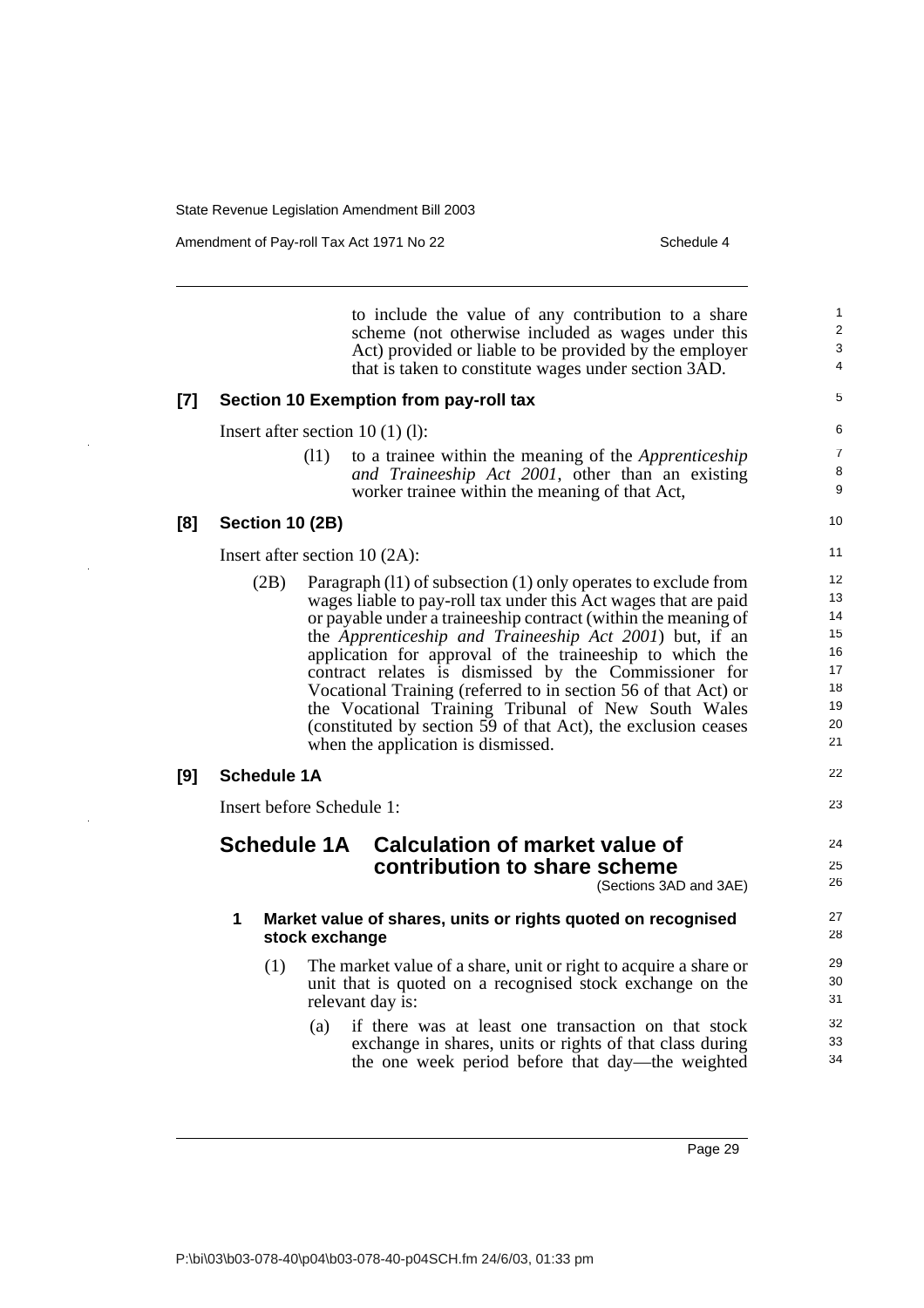average of the prices at which those shares, units or rights were traded on that stock exchange during the one week period before that day, or

- (b) if there were no transactions on that stock exchange in that one week period in such shares, units or rights—the last price at which an offer was made on that stock exchange in that period to buy such a share, unit or right.
- (2) If a share, unit or right is quoted on a day on 2 or more recognised stock exchanges, the price on that day is the price on whichever of those stock exchanges is nominated by the employer, but if one or more of the stock exchanges on which the share, unit or right is quoted is an Australian stock exchange, the employer must nominate one of the Australian stock exchanges.

#### **2 Market value of shares, units and rights not quoted on recognised stock exchange**

- (1) The market value of a share or unit (other than a unit in an unlisted public unit trust scheme) not quoted on a recognised stock exchange on the relevant day is the arm's length value of the share or unit:
	- (a) as specified in a written report given to the employer by a person who is a qualified person in relation to valuing the share or unit, or
	- (b) as calculated in accordance with any other method approved in writing by the Chief Commissioner, either generally or in a particular case, as a reasonable method of calculating the arm's length value of unlisted shares or units.
- (2) The market value of a unit in an unlisted public unit trust scheme is the weighted average of the issue prices for the units during the one week period before the relevant day or, if there are no issue prices for the units during that period, the arm's length value of the unit:
	- (a) as specified in a written report given to the employer by a person who is a qualified person in relation to valuing the unit, or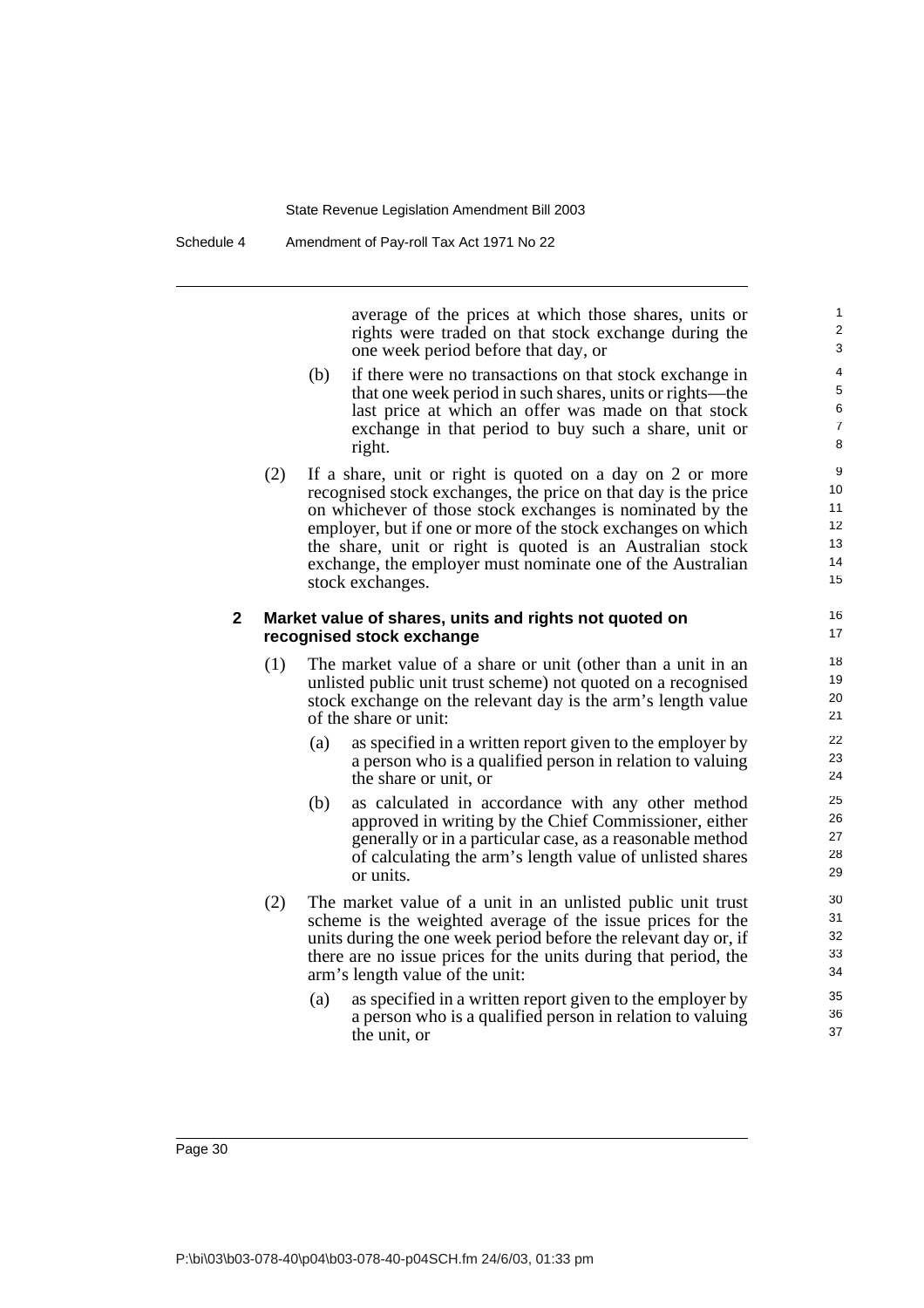Amendment of Pay-roll Tax Act 1971 No 22 Schedule 4

|   |     | (b)                | as calculated in accordance with any other method<br>approved in writing by the Chief Commissioner, either<br>generally or in a particular case, as a reasonable method<br>of calculating the arm's length value of units in unlisted<br>public unit trust schemes.                                                                                   | 1<br>2<br>3<br>4<br>5                     |
|---|-----|--------------------|-------------------------------------------------------------------------------------------------------------------------------------------------------------------------------------------------------------------------------------------------------------------------------------------------------------------------------------------------------|-------------------------------------------|
|   | (3) |                    | The market value of a right not quoted on a recognised stock<br>exchange on the relevant day is the market value on that day<br>of the share or unit that may be acquired by exercising the<br>right, determined in accordance with this Schedule, less the<br>lowest amount that must be paid to exercise the right to<br>acquire the share or unit. | 6<br>$\overline{7}$<br>8<br>9<br>10<br>11 |
|   | (4) |                    | In determining the market value of a share, unit or right under<br>this clause, the share, unit or right and any share or unit that<br>may be acquired as a consequence of the exercise or operation<br>of the right, is taken not to be subject to any conditions or<br>restrictions.                                                                | 12<br>13<br>14<br>15<br>16                |
|   | (5) |                    | If the lowest amount that must be paid to exercise a right to<br>acquire a share or unit is nil or cannot be determined, the<br>market value of the right on a particular day is the same as the<br>market value of the share or unit on that day (determined in<br>accordance with this Schedule).                                                   | 17<br>18<br>19<br>20<br>21                |
| 3 |     |                    | Value to be expressed in Australian currency                                                                                                                                                                                                                                                                                                          | 22                                        |
|   |     |                    | The market value of a share, unit or right wherever<br>determined is to be expressed in Australian currency.                                                                                                                                                                                                                                          | 23<br>24                                  |
| 4 |     | <b>Definitions</b> |                                                                                                                                                                                                                                                                                                                                                       | 25                                        |
|   | (1) |                    | In this Schedule:                                                                                                                                                                                                                                                                                                                                     | 26                                        |
|   |     |                    | <i>qualified person</i> , in relation to valuing a share in a company<br>or a unit in a unit trust scheme, means a person who is a<br>registered company auditor under the Corporations Act 2001<br>of the Commonwealth other than:                                                                                                                   | 27<br>28<br>29<br>30                      |
|   |     | (a)                | a trustee of the unit trust scheme, or                                                                                                                                                                                                                                                                                                                | 31                                        |
|   |     | (b)                | a director, secretary or employee of the company or of<br>the trustee of the unit trust scheme, or                                                                                                                                                                                                                                                    | 32<br>33                                  |
|   |     | (c)                | a partner, employer or employee of a person referred to<br>in paragraph $(a)$ or $(b)$ , or                                                                                                                                                                                                                                                           | 34<br>35                                  |
|   |     | (d)                | a partner or employee of a person referred to in<br>paragraph (c).                                                                                                                                                                                                                                                                                    | 36<br>37                                  |